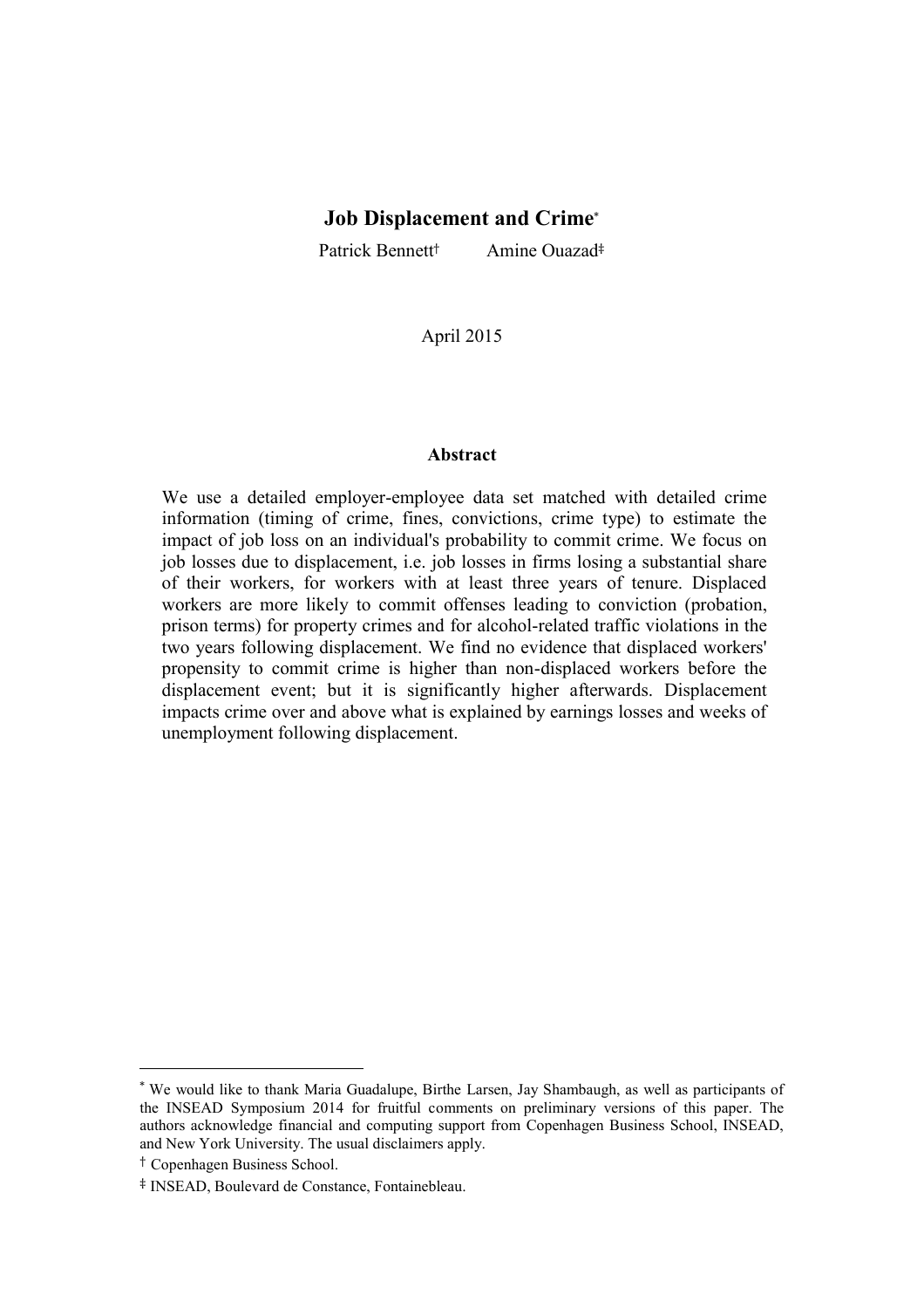## **1. Introduction**

In the last decade, Europe has experienced a "*reversal of misfortunes*": as crime rates have reached historical lows in the U.S., Europe on the contrary currently experiences historically high crime rates (Buonanno et al. 2011). Crime, arrests, and convictions generates large social costs, and what causes crime has been the focus of an extant literature (Benson  $\&$ Zimmerman 2010; Freeman 1999).

Descriptive statistics suggest that in the United States, the peak of crime of the early 1990s approximately matches to the peak of the U.S. unemployment rate in 1994. Gould, Weinberg, and Mustard (2002) uses trade instruments to estimate that wage trends explain more than 50% of the variation in property crime over their sample period (1979–1997), and that the unemployment rate of non-college-educated men after 1993 lowered crime rates. Lin (2008) uses union membership rates and a state's industrial structure to estimate that a one percentage point increase in the unemployment rate leads to a 4 percent increase in property crime.

Prior literature has indeed uncovered convincing causal estimates of the impact of unemployment on crime in a number of countries including Sweden (Oster & Agell 2007), and France (Fougère et al. 2009). However, prior literature relies on state or municipality level data. In particular it is hard to pinpoint exactly what mechanism, at the individual level, generates the relationship between the regional-level unemployment rate and the regionallevel crime rate.

This paper estimates the impact of mass layoffs on the individual probability of committing a criminal offense in Denmark. Focusing on Denmark allows us to use a detailed employer-employee-unemployment matched individual-level data set with crime information. The data set includes information on convictions (prison terms and probations), broken down by crime type – property crime, violent crime, narcotics crime, alcohol-related traffic offenses, and sexual crime – as well as individual earnings, weeks of unemployment, age, marital status, and the municipality of the individual. We focus on displaced workers, i.e. male individuals aged 18-45 that have been in employment for at least 3 years in the same firm and move into unemployment when the firm experiences a mass-layoff event, i.e. loses a substantial fraction of its employees compared to peak employment in a five year window prior to the time period of analysis. Focusing on such displaced workers is likely leading to, arguably, more causal estimates of the impact of job loss on the probability to commit crime than a simple correlation between employment and crime.

We find statistically and economically significant impacts of displacement on the probability of an offense leading to a prison term for property crime and alcohol-related traffic crime; as well as on the probability of an offense leading to probation for property and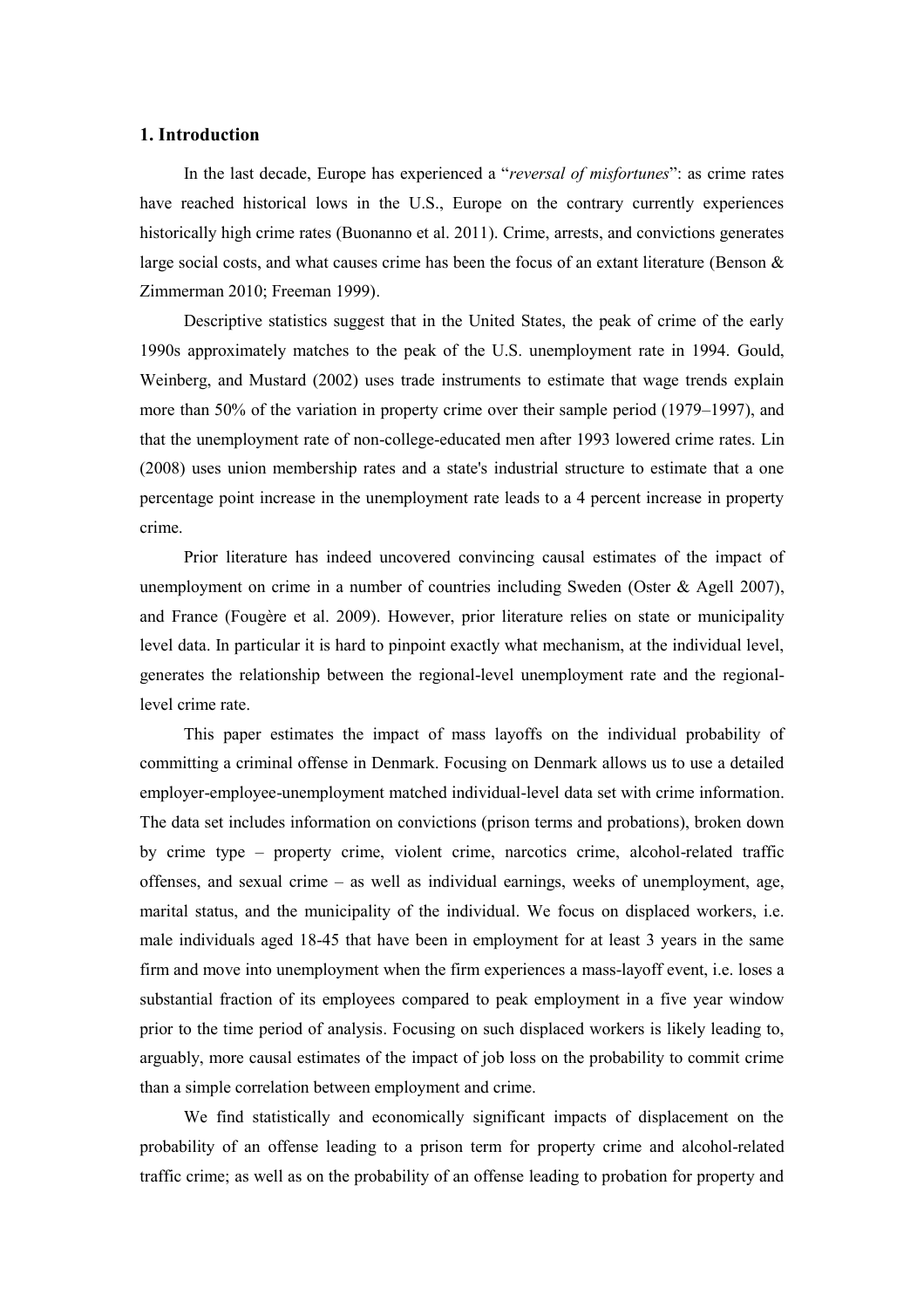violent crime. We find that although displaced workers are no more likely to commit crime at any point prior to displacement, displaced are substantially more likely to commit crime *after displacement*. Results are robust to the inclusion of individual fixed effects, controls for changes in marital status, the number of children. Displaced workers experience substantial earnings losses and a higher probability of unemployment after the displacement event. We find that there is an effect of displacement on crime over and above what is predicted by its effect on earnings and unemployment. Results are robust to alternative definitions for masslayoffs, using mean firm employment as the reference point, or identifying mass layoffs as large deviations from a firm-specific trend in employment. Results are also robust to focusing on larger-sized firms, for which large proportional changes in employee numbers are less likely.

Results by education level suggest that individuals with higher education are more likely to be affected by the displacement event. As individuals with higher education levels display very low levels of criminal offenses prior to displacement, they experience proportionately larger increases in the probability to commit an offense post-displacement.

This paper makes contributions to two different literatures. First, the paper provides individual-level estimates of the impact of job losses on crime using detailed employeremployee data. Previous literature (Gould et al. 2002; Oster & Agell 2007; Fougère et al. 2009) used regional-level data (such as county-level or state-level data) to estimate such impacts. Although the literature uses credible instrumental variable estimates, individual level evidence of a mechanism relating unemployment and crime remains to be established. In particular, no U.S. data set matches individuals with their employers *and* includes crime data. Focusing on Denmark allows such analysis.<sup>1</sup>

Of course, focusing on individual level data give estimates that capture a different effect than regional level estimates. Individual-level estimates helps document the mechanisms: in particular a discrepancy between individual level estimates and area-level estimates suggests either that regional level estimates are confounded or that there are social interactions in crime within states or municipalities: as unemployment rises, both individual incentives and social incentives to commit crime increase (Glaeser et al. 1996), and area-level estimates may be larger than individual level estimates.

The paper also makes a contribution to the literature on the wider impacts of job displacement. Jacobson, Lalonde, and Sullivan (1993) has documented the short-run and long-run earnings losses of displaced workers using U.S. Social Security data. Sullivan and von Wachter (2009) has shown arguably causal evidence that job displacement leads to

<sup>&</sup>lt;sup>1</sup> Although this is only anecdotal evidence, the peak of property and violent crime rates in Denmark matches the peak of unemployment in 1994.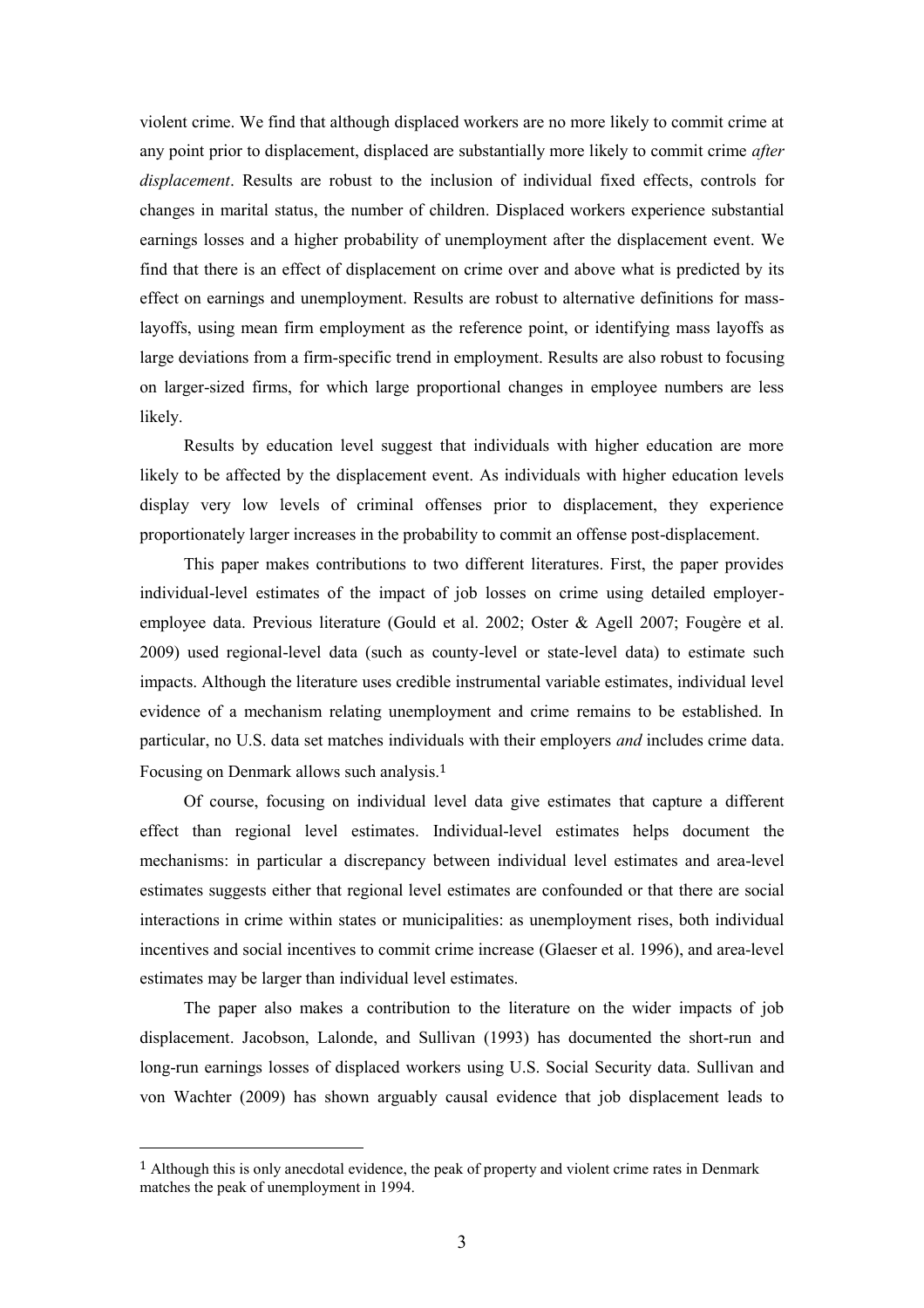higher mortality rates. In this paper, we define displacement in a similar way as in Jacobson et al. (1993). We also use three alternative definitions leading to similar results.

Results should be useful to policymakers: by establishing a link between individuallevel displacement and crime, the paper thus finds that a job separation is likely to have impacts on other parties than the firm and the employee. Job displacement may thus lead to increased policing costs, and overall negative welfare externalities for the municipality. Following theoretical framework, neither employers nor workers may fully internalize the social cost of the job separations, which may justify either additional taxation of employers and/or active labor market policies that incentivize or help unemployed individuals to go back to formal employment.

The paper proceeds as follows. Section 2 presents the rich Danish employer-employee data set. Section 3 presents the identification challenges and the paper's identification strategy. Section 4 describes our empirical findings, for overall convictions, by crime types. Section 5 concludes.

#### **2. The Employer-Employee-Crime Data**

To analyze the impact of job displacement on crime, we utilize detailed employer and employee data contained in Danish Register Data made available by Statistics Denmark. Danish Register Data is a database of every individual residing in Denmark from 1980 present which is collected from various governmental and administrative sources. We follow individuals over time and across different data sources via an anonymous personal identification number derived from the central personal register (CPR, Det Centrale Personregister), and are able to match individuals to their employer using a unique firm identification number. We focus solely on males as males are overwhelmingly those who commit crime. We construct an individual level panel of every male residing in Denmark from 1985-2000 by combining registers on employment, employer, crime, and education into the population register which includes demographic factors such as age, gender, municipality of residence, and immigrant and marital status.

Employee and employer information is taken from the Integrated Database for Labor Market Research (IDA, Integrerede Database for Arbejdsmarkedsforskning), a combination of many employment registers, which contains information on an individual's employment as well as any firm that exists in Denmark in a given year. The employee data set provides information such as an individual's employment status (recorded at the end of November), the number of weeks in the year an individual was unemployed, information on part time or full time status, salary earned in the job, and a workplace (plant) identification number as well as a firm identification number. The employer data contains variables such as the number of employees in a workplace and the number of workplaces in a firm. We use this information to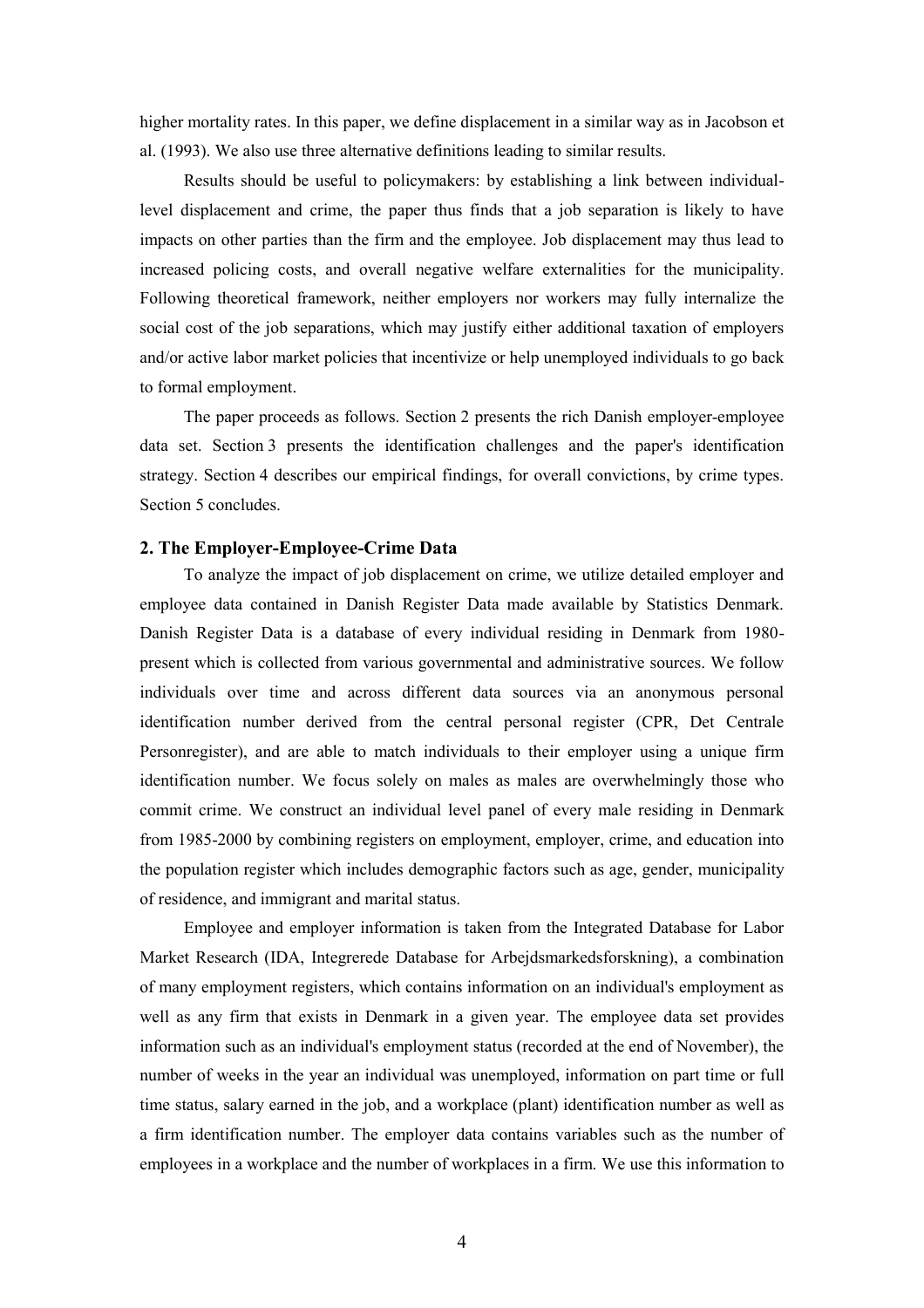construct a firm level dataset, in order to exclude the possibility of intra-firm mobility. We consider only an individual's primary job, according to a criteria set by Statistics Denmark which follows the definitions of the International Labour Organization (ILO).<sup>2</sup>

All of the employee and employer data contained in IDA is observed annually. However, making use of weekly data on the level of welfare and unemployment insurance payments received contained in the Central Register of Labour Market Statistics (CRAM, Det Centrale Register for Arbejdsmarkedsstatistik), we are able to construct semi-annual measures of an individual's unemployment status by measuring the exact week in a given year an individual goes from receiving no benefits to receiving some form of benefits. <sup>3</sup> The higher frequency of semi-annual data allows us to explore the precise timing behind an individual's displacement and criminality more so than annual data, and as we match individuals to their firm, we know exactly when employees transition in and out of employment with that specific firm.

Crime data comes directly from police records, and is available for charges (individuals charged by the police with a crime), convictions, as well as incarcerations. After a crime is reported, if the police suspect someone of committing this crime, this individual is formally charged with the crime. After this, we observe whether the individual was tried for the crime, and the ultimate conviction outcome of the trial, which is categorized into incarceration, suspended sentences, fines, settlements, no charges/warnings, and other decisions (for example youth programs and military punishment). While all of these are possible conviction outcomes, the overwhelming majority of convictions in Denmark result in either suspended sentences or fines followed by imprisonments. In the estimation that follows we focus solely on convictions, specifically whether an individual was convicted of a suspended sentence and whether an individual was convicted to a prison sentence. These criminal proceedings are linked not only to the individual charged or convicted of the crime, but also across databases through a unique police case number, so we can track a specific crime an individual was charged with throughout the judicial process. We can also track the timing of events across databases, making use of charge, conviction, and incarceration dates.

As with any administrative crime data, a limitation of this type of crime data is that we only observe individuals as criminals if they are apprehended for the crime committed. This could be problematic if, for example, displaced individuals are more likely to be apprehended and convicted than non-displaced individuals, as we would attribute differences in

<sup>2</sup> See www.dst.dk/kvalitetsdeklaration/848 for an explanation.

 $3$  In what follows, we use the terms receiving unemployment benefits and weeks of unemployment interchangeably. This could be problematic in that we would misclassify someone as non-displaced if they were displaced, but did not claim any benefits. Past studies have found this to be an unimportant factor, and this is particularly the case for us, as the high tenure individuals we identify are all eligible to receive social assistance or unemployment insurance (if they are a member) following job loss.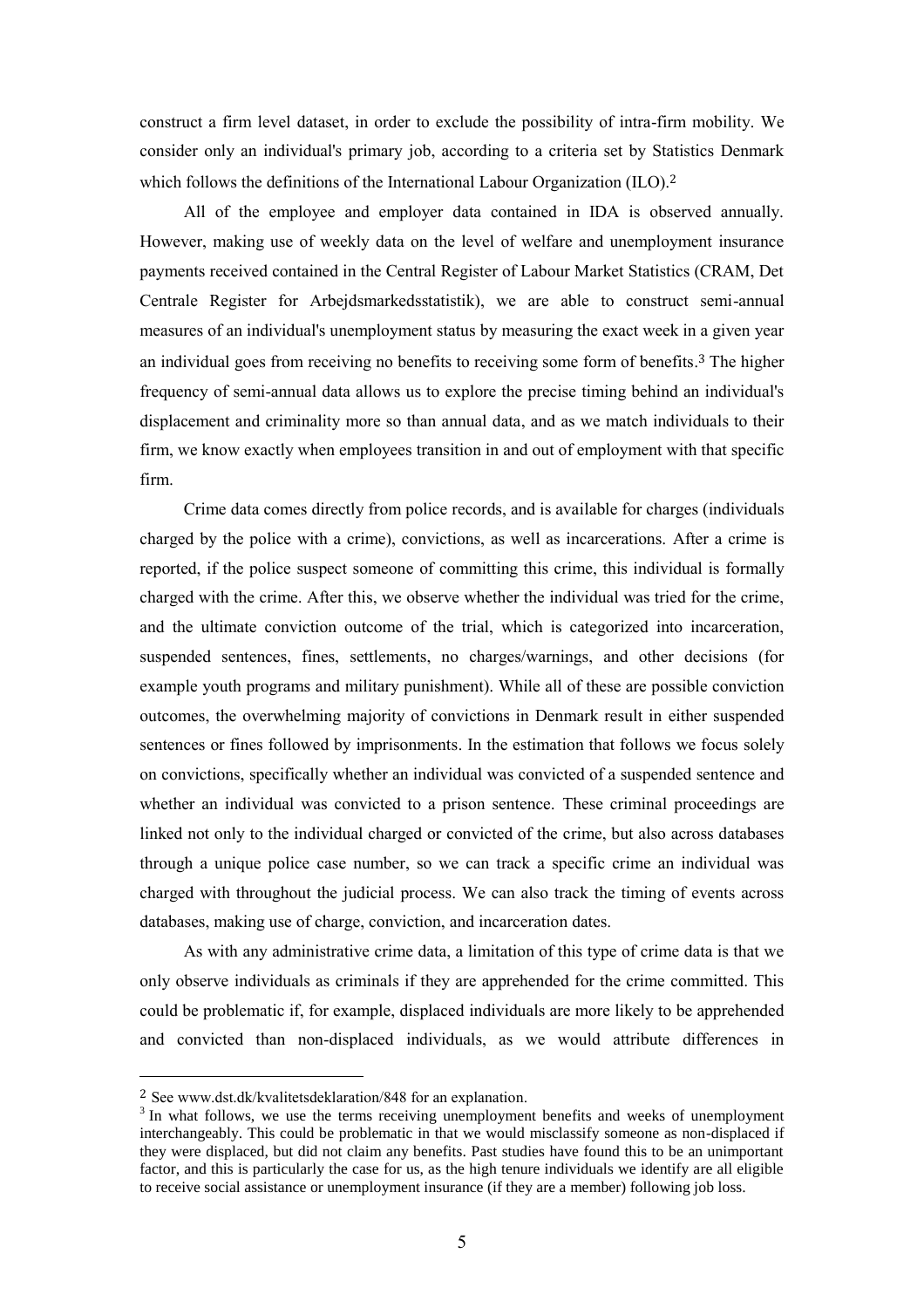apprehension probabilities to effects of displacement on crime. There is little that we can do to explore whether this is a problem in our data, as alternative measures of criminal behavior such as self-reported crime data are unavailable. In what follows, we focus on whether an individual was convicted of a crime or not, as we wish to identify the effects of displacement on criminal activity, and an individual charged with a crime may not ultimately be found guilty of the crime.

Across all three crime databases, we also observe a detailed crime code, corresponding to the Danish classification system of offenses. While in principle we could focus on specific offenses (burglary, assault, etc), in what follows we focus on types of offenses (total, property, violent, etc). Total crimes are comprised of: sexual, violent, property, alcohol related traffic, narcotics, firearms, tax, unknown, and other crimes, as well as crimes against special legislation.<sup>4</sup> In Denmark, sexual, property, and violent crimes are against the penal code, while there are special laws against offenses such as narcotics and firearms crimes.

In order to ensure the unexpected nature of job displacement and following Jacobson, Lalonde, and Sullivan (1993), we implement numerous sample restrictions: that an individual has more than 3 years of tenure,<sup>5</sup> is employed in a firm that has at least 7 employees in 1989, is employed in full time work (30 hours a week or more), and experiences no weeks unemployed.<sup>6</sup> As such, our non-displaced (control) sample is composed of, at any point in time, males who have been employed for more than 3 years in a firm of at least 7 employees calculated at the end of 1989 who are also working full time. For the displacement sample, we impose similar restrictions, which are discussed in the following section. In the results that follow, we focus on workers who are members of an unemployment insurance fund prior to displacement. For a detailed discussion of the unemployment system in Denmark as well as the level and type of benefits available during unemployment, see Appendix A.

### **3. Econometric Model of Job Displacement and Crime**

 $\overline{a}$ 

A number of identification challenges make the identification of the effect of the loss of employment on crime difficult. In particular, individuals typically do not leave their firm for exogenous reasons. Individuals may choose to leave the labor force altogether, or choose

<sup>4</sup> Excluding offenses such as traffic fines and accidents, which are also reported in the police data.

<sup>5</sup> Because our tenure measure is annual, this restriction is an individual has 3+m years of tenure, where the individual is employed for an unobservable m months between two years.

<sup>6</sup> While 7 employees may seem a very small number, the Danish economy is composed of many small firms. 5 employees is a number which has been used in past studies using Danish data and job displacement. We use 7 employees in order to ensure that a reduction of 2 employees does not cause a firm to suer employment losses of greater than 30%, which would be the case with firms with either 5 or 6 employees in 1989.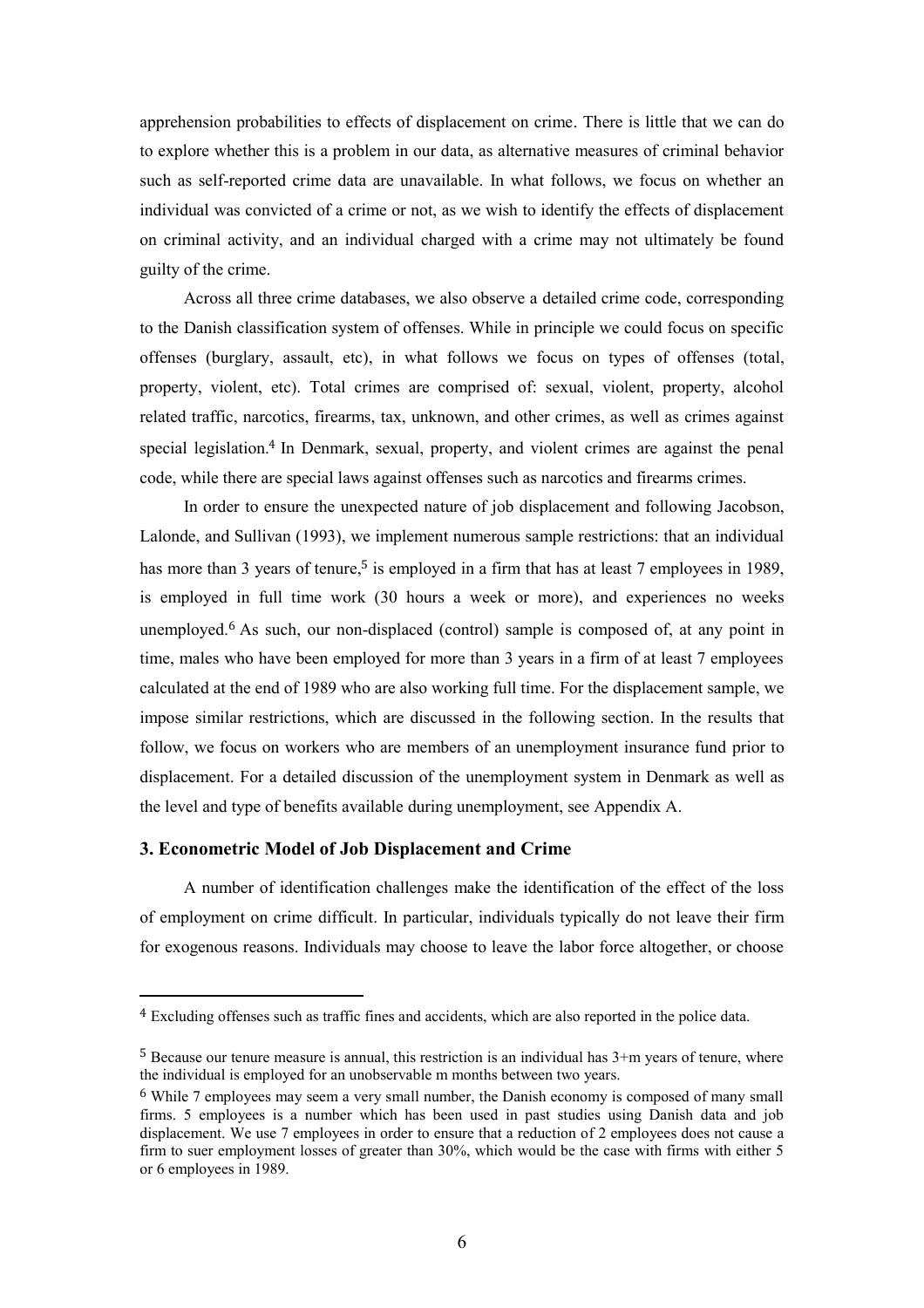to leave their current job and start an unemployment spell to look for a better match. If individuals leave their firm because of opportunities in the informal sector, we may observe a positive correlation between changes in employment status and the probability of crime that do not reflect a causal relationship between employment loss and crime; in such a case, current unobservables would drive both the probability of job loss and the probability of committing crime.

The literature has identified a firm-level cause of job losses that should be arguably independent of the worker's individual dynamics. In this paper, we focus on high-tenure workers whose firm experiences a mass layoff event, as in Jacobson, Lalonde, and Sullivan (1993).

We focus on individuals that are employed full-time, with high-tenure, i.e. more than 3 years in the firm, i.e. experiences no weeks of unemployment from year y-1 to y-3 and stays in the same firm. Individuals with high-tenure are more likely to have accumulated firmspecific human capital, more likely to be enjoying a more favorable employer-employee specific match, and are thus more likely to face relatively worse outside options as compared to low-tenure workers. Such workers are also less likely to leave a firm during a mass layoff event.<sup>7</sup> In our detailed employer-employee dataset, an individual loses employment between semester t and semester t-1 if the individual was in employment in semester *t-1* and has more than one week of unemployment in semester *t*. We ensured that weeks of unemployment are not furloughs, and thus a positive number of weeks of unemployment indicates that the worker either lost his employment or switched to another employer. The data set does not include individuals that leave the workforce as (i) a majority of employees receive either unemployment benefits or social assistance (counted as unemployment) and thus (ii) individuals not in employment in semester *t* are individuals that separated from their firm voluntarily.

An individual is displaced if he loses employment (following the above definition) during a firm-level mass-layoff event. The restrictions we put on the sample of workers ensure that those individuals we classify as displaced are high tenured workers with strong ties to their firms, for whom displacement is likely to be sudden and unexpected. The sample focuses on mass layoffs which occur from 1990-2000, such that an individual can be first displaced in 1990 and last displaced in 2000. The focus on the 1990-2000 period allows us, later in the paper, to compare the magnitude of our results to the results presented for the U.S. (Raphael & Winter Ebmer 2001; Gould et al. 2002).

 $<sup>7</sup>$  By focusing on high-tenure individuals, we are likely to get an underestimate of the impact of job</sup> losses on crime given the negative correlation between the probability of committing crime and job tenure.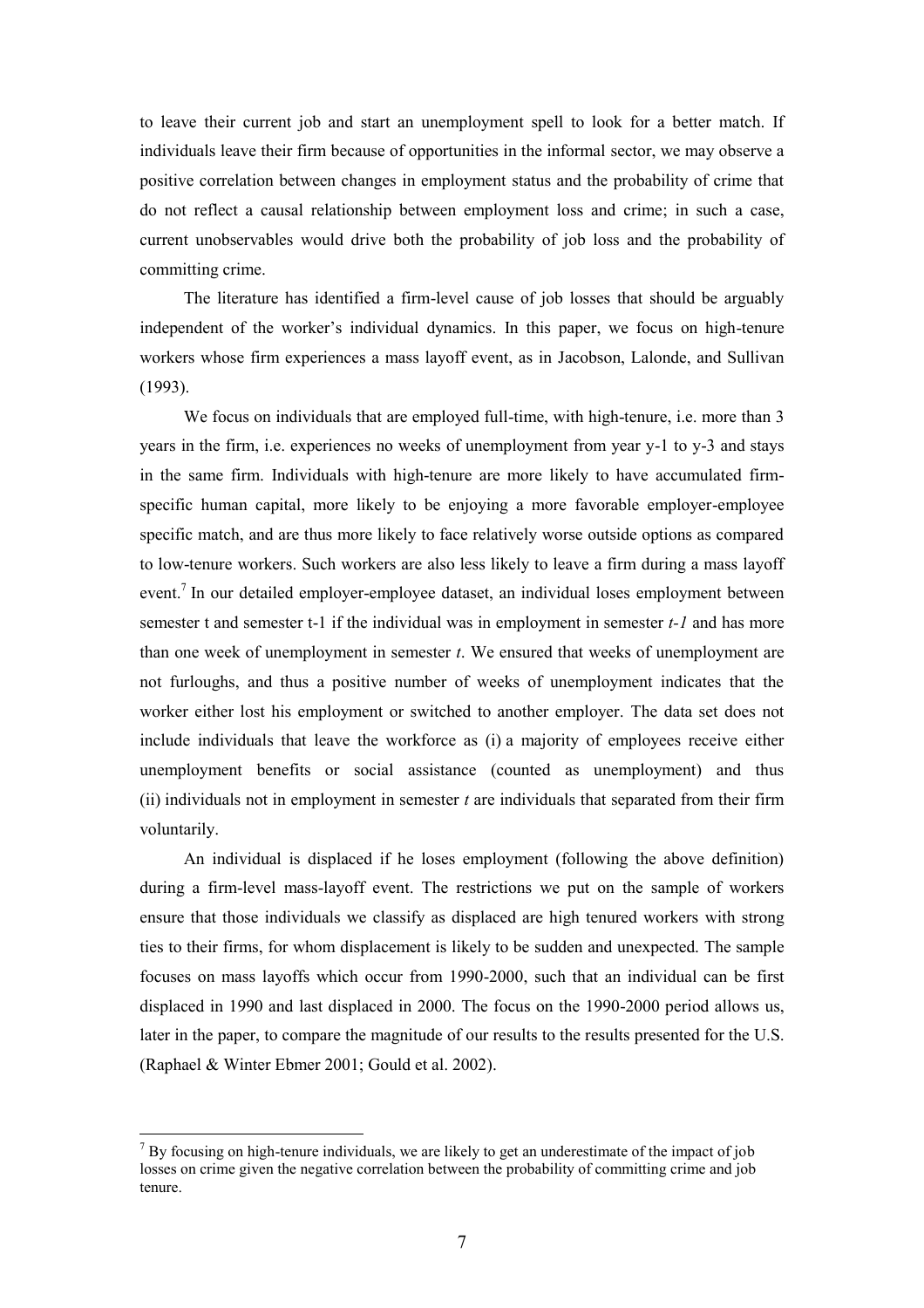We start by considering the set of firms with more than 7 employees in 1989 (later we will focus on firms more either more than 10 or more than 15 employees, to check the results' robustness). A firm experiences a mass-layoff event in semester *t* if the firm experiences a decline in employment higher than 30% from that firm's peak of employment from 1985- 1989 (before the displacement period).<sup>8</sup> According to this definition, displacement occurs somewhere between semester t-1 and t for the individual level, while the firm level data is only observed annually. This implies that the firm level decline in employment for an individual displaced in either semester 1 or semester 2 will be calculated as the percentage decline from 1989 to the end of year y.<sup>9</sup>

Within a firm that experiences the 30% or greater reduction in employment, individuals who lose employment may be specific individuals in observable and unobservable dimensions. Specifically, a firm and a set of employees may agree on voluntary layoffs. If such voluntary or selective layoffs affect workers that are more likely to commit crime, results correlating displacement events with criminal outcomes will be upward biased. Workers who are less productive, or whose nominal wage is high compared to the firm's outside options, may be more likely to experience job separations. This is where the availability of a longitudinal dataset of individuals with wage and crime in every time period, with individual identifiers, allows us to control for an individual-specific fixed effect. For instance, childhood experiences, dimensions of educational achievement that are not controlled for, will be absorbed by the worker fixed effect.

Individuals may also experience negative productivity shocks right before the firm's layoff. For instance, the loss of a relative (Bennedsen et al. 2006), changes in marital status (Korenman & Neumark 1991), and other time-varying shocks have been shown to affect either worker pay or worker productivity. Such unobservable time-varying life events in the 1990-2000 period, that are correlated with worker productivity or pay and also with the propensity to commit crime may confound the estimates of the impact of displacement on crime. To test for such possibility, we observe the criminal outcomes of individuals in all semesters prior to displacement and all semesters post-displacement. If displacement is truly exogenous to the individual's prior unobservables – including propensity to commit crime – we should not observe that displaced individuals display a more crime-prone history before displacement than other workers.

Another identification issue is that causality could flow from crime to job displacement if, for example, an individual is convicted of or incarcerated for a crime, an employer may

<sup>&</sup>lt;sup>8</sup> We also consider two alternative definitions of mass-layoff events in Section.

<sup>9</sup> The percentage decline from 1989 is the same for individuals in semester 1 and semester 2.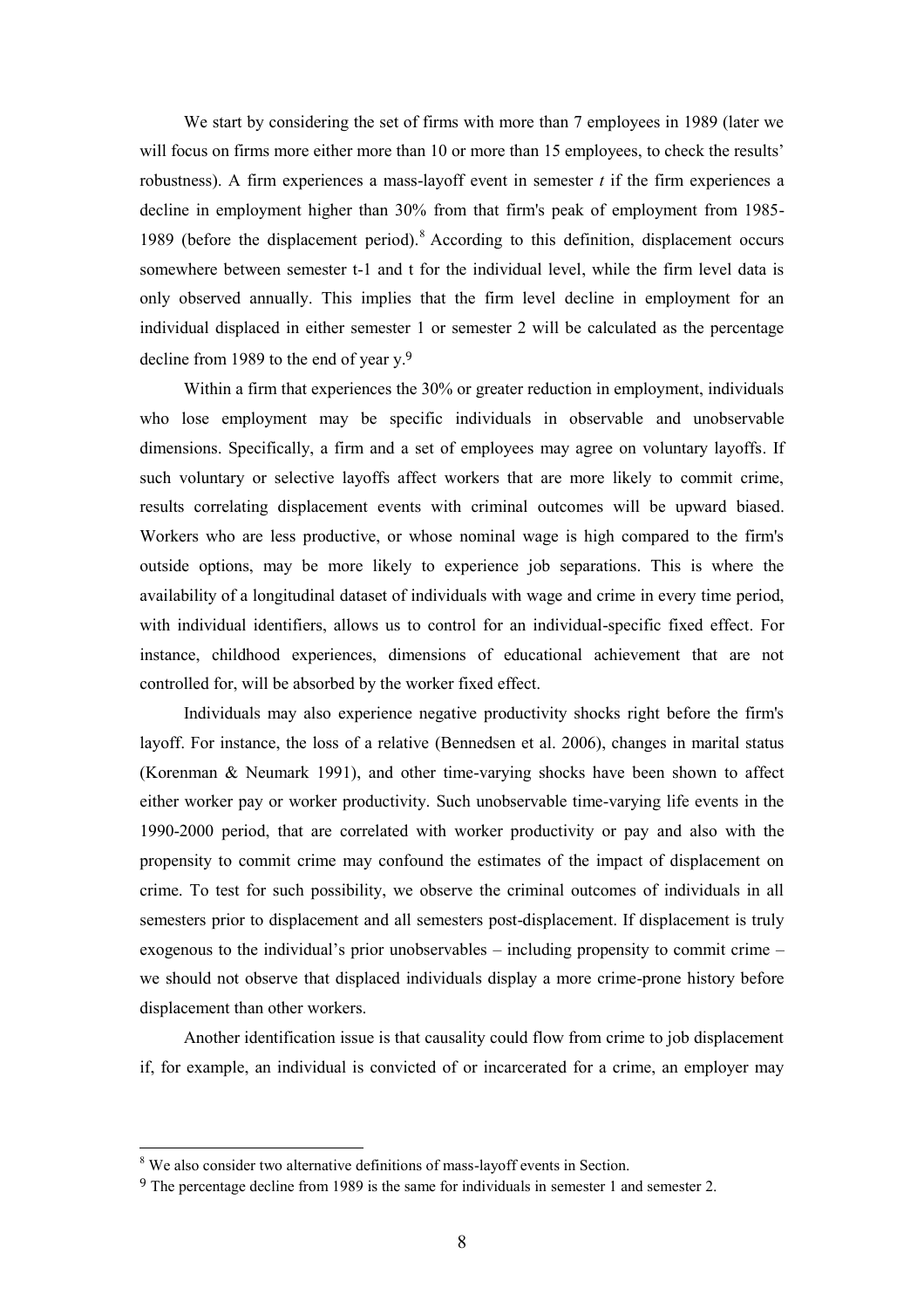fire the worker as a result. Importantly, such individuals would not be displaced according to our definition as they would be ineligible for benefits if they were fired with cause.

Further, the timing of both the displacement event and criminal activity are crucial to our results to be interpreted as the effects of job displacement on crime. A criminal event – left-hand side of the regressions – is either an offense that will lead to a conviction to a prison term, or an offense that will lead to a conviction to probation. Because the dataset includes the time of the offense, and a unique identifier for the charges that is linked to the judicial outcome and the sentencing, for each prison term and probation we trace that outcome back to the date of the corresponding offense. In that way the data focuses only on severe offenses, i.e. with convictions, but avoids the problem of reverse causality that would occur if we defined a criminal event as the start of a prison term or a conviction to probation. For instance, an individual could commit a crime prior to displacement, but due to lags between when the offense is committed and being charged and convicted, may not ultimately be convicted until after displacement. [Table 3](#page-17-0) presents the typical time between when an offense is committed, is charged, is convicted, and is incarcerated for the overall population as well as our displaced sample. The lag between when the crime is committed and when an individual is finally convicted can be quite substantial. Crime is thus an offense which results in a conviction. Doing so ensures we focus on the offense date, corresponding to exactly when the crime was committed, rather than the date of conviction.

Noting *Crime*<sub>it</sub> such a criminal event (offense leading to a conviction to prison or probation), we estimate the full dynamics of criminal events pre- and post-displacement event. As such the main specification of this paper considers the regression of criminal events *Crime<sub>it</sub>* on the full set of dummy variables. As both criminal events and displacement events are relatively rare events, the propensity to commit crime is modeled in a logit latent variable framework:

$$
Crime_{i,t}^{*} = F\left(\alpha_{i} + \underbrace{\sum_{k=0}^{k=\overline{K}} \delta_{k} \mathbf{1}(Disp.in t - k)}_{Post-displacement} + \underbrace{\sum_{k=\underline{K}}^{k=2} \delta_{-k} \mathbf{1}(Disp.in t + k)}_{Pre-displacement} + Year_{t} + X_{i,t}\beta\right) + \varepsilon_{i,t} \quad (1)
$$

where  $P(Crim_{i,t} = 1) = P(Crim_{i,t} > 0)$  is the probability of individual *i* committing an offense in semester  $t$ . Specification  $(1)$  uses the timing of an individual's criminal events *relative* to the individual's displacement event to identify the impact of job displacement on crime.  $\mathbf{1}(Disp.in t - k)$  is a set of post-displacement dummy variables, with k ranging from 1 to  $\overline{K} = 12$  semesters equal to one if the individual was displaced in semester *t*-*k* and 0 otherwise. Thus the coefficient  $\delta_k$  measure the impact of displacement on crime for the 12 semesters prior to displacement. The variables. In particular  $\delta_k$  measures both the short-run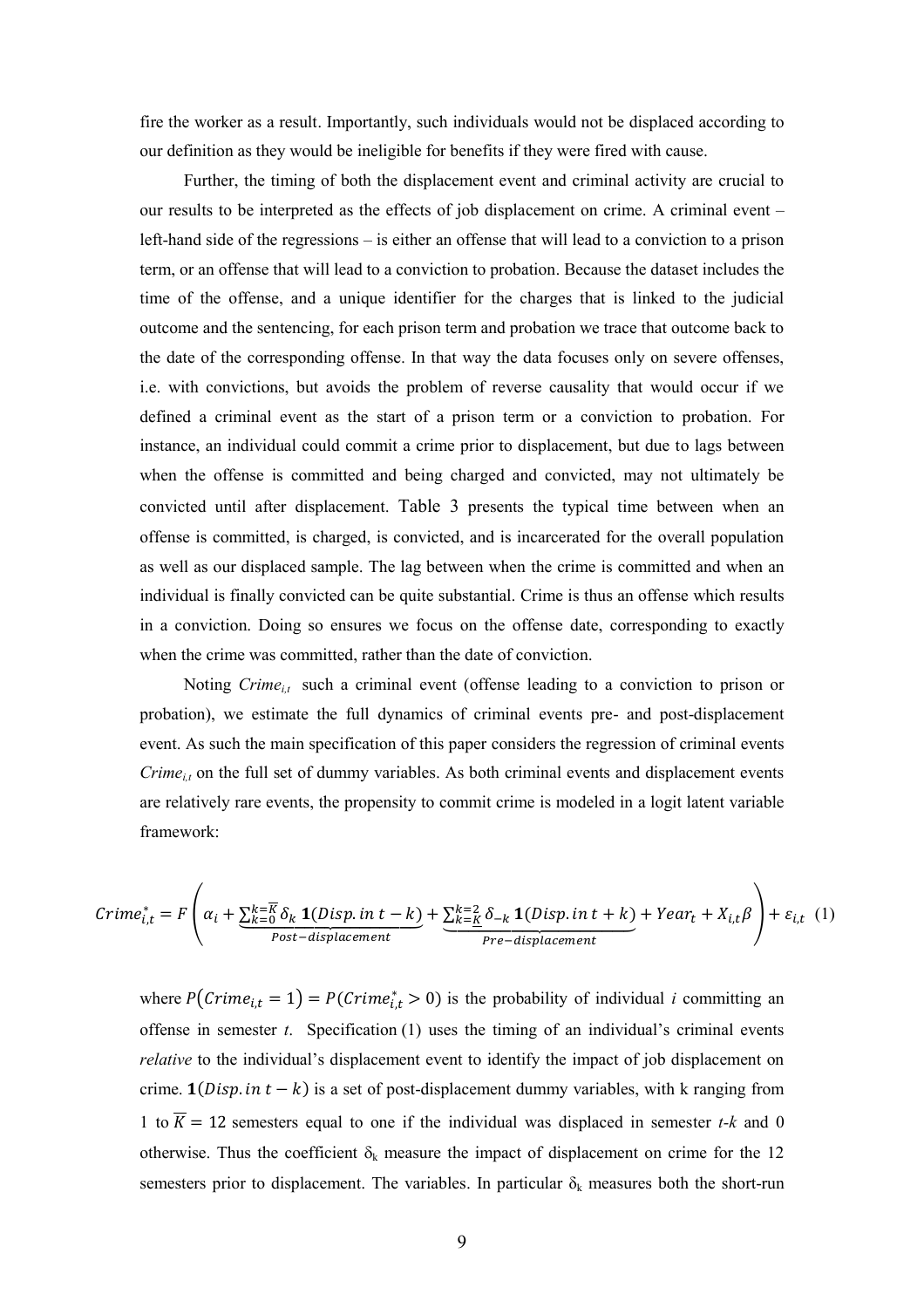and the long-run impact of displacement on crime.  $\delta_0$  is the coefficient of the impact of displacement on the probability of crime in the semester of displacement.

The specification includes a fixed effect  $\alpha_i$  that absorbs individual-specific non-timevarying observables and unobservables that affect an individual's propensity to commit crime. As such the coefficient  $\delta_{-1}$  is normalized by convention to 0 so that all effects are measured relative to the semester prior to displacement.

For values  $k < 0$ , the coefficients  $\delta_k$  measure pre-displacement propensity to commit crime. If the event of displacement is truly exogenous with respect to individual time-varying unobservables, the timing of criminal offenses leading to conviction will always be such that, for each individual, the odds of committing an offense are significantly higher after displacement than before displacement. As such the propensity to commit crime k semesters prior to displacement should not be different from the propensity to commit crime in the semester right before displacement. Formally, their estimates  $\widehat{\delta_k}$  of pre-displacement or socalled placebo dummies  $\delta_k$  should not be statistically significantly different from 0 if displacement is truly independent of the individual's unobservables prior to displacement. In particular if individuals who experience negative family events are more likely to commit crime in the semesters prior to displacement and are also more likely to be laid off during a mass-layoff event, specification (1)'s placebo coefficients  $\delta_k$  will be significantly above zero.

*Year<sup>t</sup>* is a year dummy that captures national trends in the evolution of crime. Such control is key as the fraction of individuals committing offenses declines over the time period of analysis. Unemployment declines too, but the country-level correlation between the decline in crime in Denmark and the unemployment rate may be spurious. Hence the dummyvariables controls. *Year*<sup>t</sup> which capture country-level changes in the propensity to commit crime.

 $X_{i,t}$  it is a vector of individual characteristics that capture the change in the individual's marital status, the change in the individual's number of children. As such, as individuals that transition from unmarried to married are less likely to commit crime (in correlation) and are less likely to be displaced, not including the time-varying marital status Xi,t in the vector of covariates may lead to an overestimation of the impact of displacement on crime. Similarly if an increase in the number of children reveals an individual's unobservable propensity to be displaced in future semesters, including the number of children in the regression should dampen the estimate  $\delta_k$  of the impact of displacement on crime.

In specification (1), residual unobservables  $\varepsilon_{I,t}$  are assumed robust and clustered by individual, so that the unobservables in the propensity to commit crime can experience some degree of autocorrelation Cov( $\varepsilon_{it}$ ,  $\varepsilon_{it'}$ )  $\neq 0$  for any two periods t, t'. For examining the impact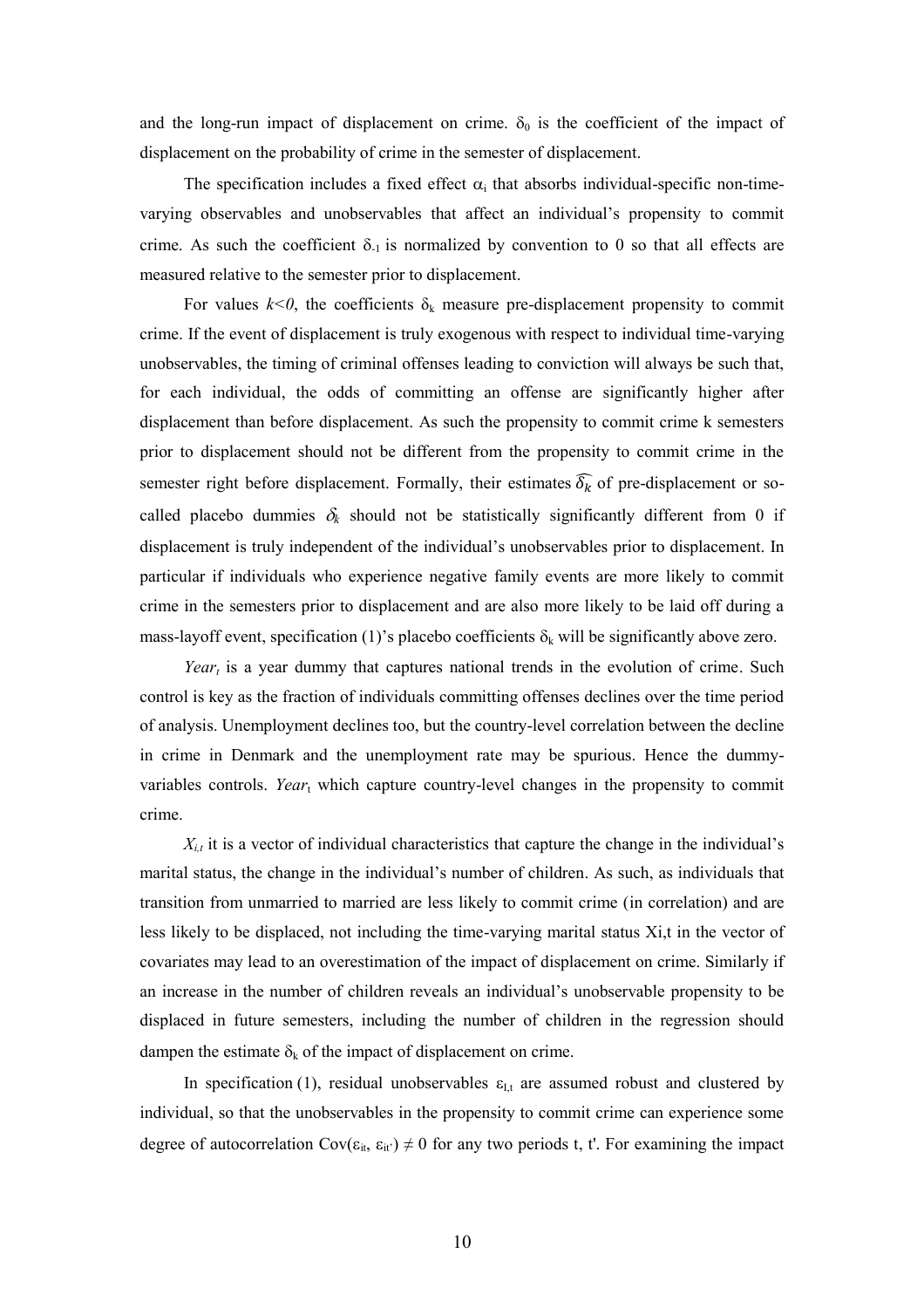of a shock on an individual's outcomes over time, controlling for autocorrelation typically leads to substantially wider standard errors.<sup>10</sup>

Specification (1) faces a number of estimation challenges. With upwards of 289,000 displaced individuals and more than 4.5 million non-displaced individuals, and with a crime rate of 0.4% (Table 1), the inclusion of a full set of individual fixed effects, as well as longitudinal pre- and post-displacement dummies renders specification (1) not estimable using a traditional logit approach. Chamberlain (1980) introduced the conditional logit, which provides an estimator that controls for individual fixed effects  $\alpha_i$  and is a consistent estimator of the displacement effects  $\delta_k$ . The conditional logit conditions on the individual's number of offenses to eliminate the individual's fixed effect from the regression. As such, the conditional logit compares, for individuals with at least one offense leading to a conviction, whether the timing of offenses "corresponds" to the timing of displacement. If, on average, the probability of committing crime is higher after displacement than before displacement, the coefficients  $\delta_k$  will be strictly positive for k greater or equal than 0 and not statistically different from 0 for k<0. Such an estimation technique is feasible even for large registry databases. The coefficients  $\delta_k$  are not directly interpretable but the impact of displacement on the *odds* of committing an offense leading to crime are.

The paper's main results presents the impact of displacement on the odds ratio log( P( Crime<sub>i,t</sub> =1 ) /(1-P( Crime<sub>i,t</sub> =1)) ). The estimated impact of displacement on the odds of committing crime is, for instance, equal to 1.5 if the odds of committing an offense are multiplied by 1.5 *relative* to the pre-displacement semester.

Further, specification (1) is estimated over the period 1985 to 2000. The first displacement events occur in 1990, but the inclusion of data from 1985 ensures the identification of the pre-displacement dummies  $\delta_k$  for  $k=-5$  to  $k=-1$  starting with the 1990 displacement cohort. As the sample ends in 2000, individuals who are displaced in 2000 are not followed in years 2001—2006 and thus estimates  $\widehat{\delta_k}$  of  $\delta_k$  for years k  $\geq 1$  may be biased. This is also true to some extent for individuals displaced in 1999 (for  $\widehat{\delta_{-2}}$ ), individuals displaced in 1998 up to individuals displaced in 1993. To alleviate such concern, the regression also controls for dummies indicating that observations are available for a specific time window. Finally, we focus in the estimation on individuals that are present throughout the sample, i.e. that do not leave and reenter the sample at a later date. Leavers that reenter the dataset represent less than 1% of the sample. As the sample is comprehensive, this is likely individuals leaving Denmark *and* leaving the social security and unemployment benefit system.

 $10$  On the importance of controlling for autocorrelation or clustering of residuals in the estimation of treatment effects, see Bertrand et al. (2002).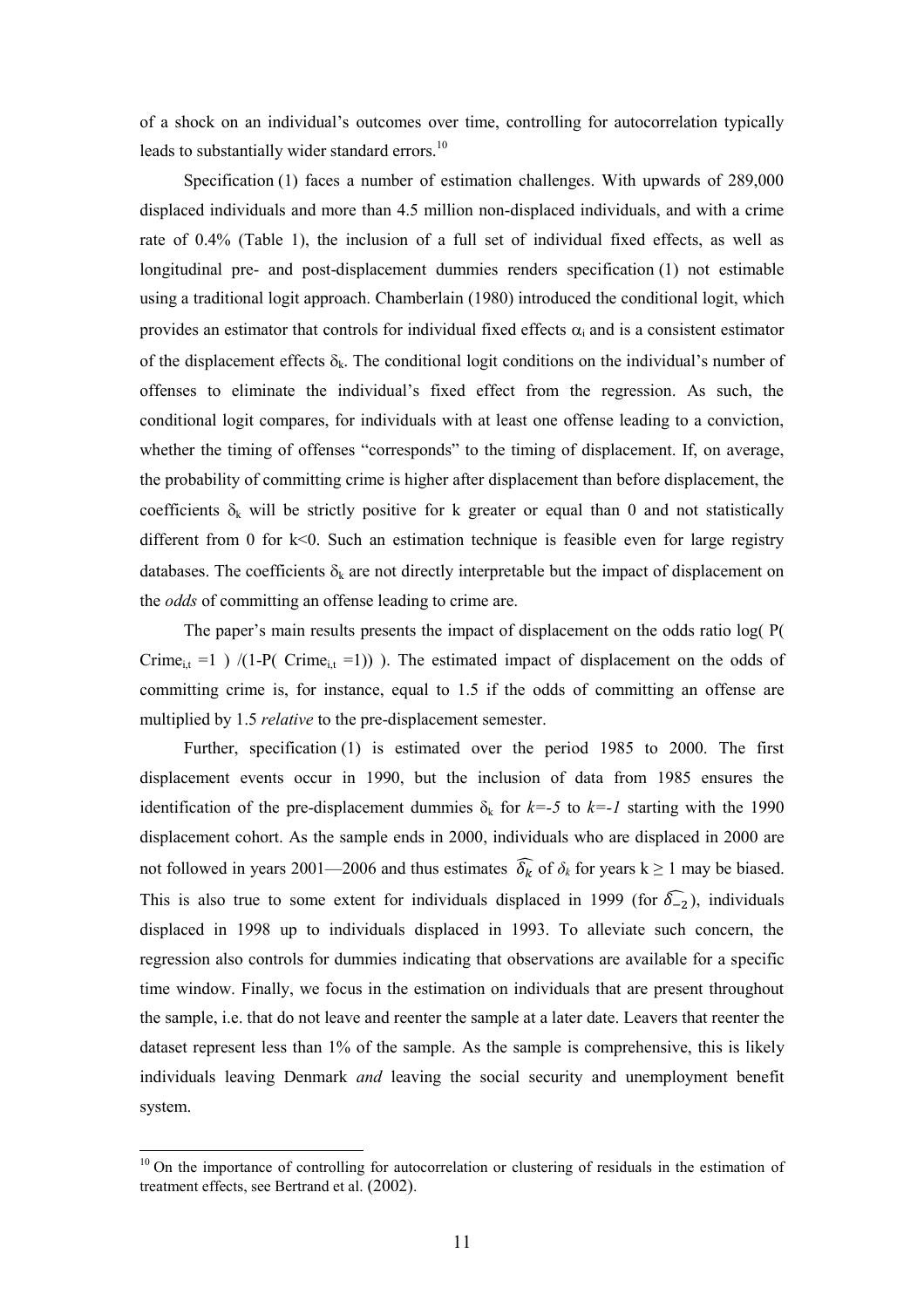### **4. Empirical Findings**

 $\overline{a}$ 

[Table 2](#page-16-0) presents the results of estimating the odds ratio impact of displacement on offenses leading to a conviction to either prison or probation. Columns 1—4 are for impacts of displacement on offenses leading to prison, either for all types of offenses (column 1), for offenses leading to prison terms for property crimes (column 2), for offenses leading to prison for alcohol-related traffic offenses (column 3), and similarly for violent crimes (column 4). Authors have suggested, using state- or county-level U.S. data, that unemployment may have a causal impact on *property* crime as individuals' opportunities in the formal labor market are affected by their job separation (Becker 1974; Raphael & Winter Ebmer 2001). This paper's identification strategy focuses on job displacement as individuals who otherwise leave their jobs endogenously may in fact have higher opportunities in the formal sector as they look for a better match (Rogerson et al. 2005). Job displacement may also cause other types of crime such as violent crime that have been explained either by economic mechanisms (Fajnzylber et al. 2002) or social and psychological mechanisms (Fergusson et al. 2001).

Columns 5—7 are for offenses leading to probations for total crime, property crime, and violent crime.<sup>11</sup> Effects displayed here are from 5 semesters before displacement up to 10 semesters after displacement.

The coefficients are multiplicative impacts on odds ratio: the coefficient of 1.773 on the impact of displacement on crime in the semester of displacement indicates the odds of committing crime are 77.3% higher in the semester of displacement than in the semester prior to displacement. The impact of displacement on the odds ratio of offenses leading to prison are driven mostly by property crimes and by alcohol-related traffic offenses. In the semester of displacement, the odds of committing a property crime are 2.74 times the odds in the semester prior to displacement. And for alcohol-related traffic offenses the odds are multiplied by 1.68.

Pre-displacement coefficients are an important indicator of the magnitude of potential dynamic selection effects: if individuals that are more likely to be convicted are also more likely to be displaced, we should observe significant effects for the  $\delta_k$  with k<0. The coefficients are presented in the "Year –2" to "Year –5" rows. In all 7 columns, none of the placebo coefficients for odds ratios are statistically different from 1, suggesting that displaced individuals do not experience a significant increase in their propensity to commit crime prior to displacement, relative to non-displaced individuals. In magnitude, they represent less than half of the coefficient for the impact of displacement on crime. If anything, the coefficients  $\widehat{\delta_{-5}}$  to  $\widehat{\delta_{-2}}$  fluctuate without a significant discernible pattern.

<sup>&</sup>lt;sup>11</sup> While there is a substantial number of offenses in all seven categories, there are too few probation sentences for traffic offenses for us to interpret the coefficients of that particular crime type.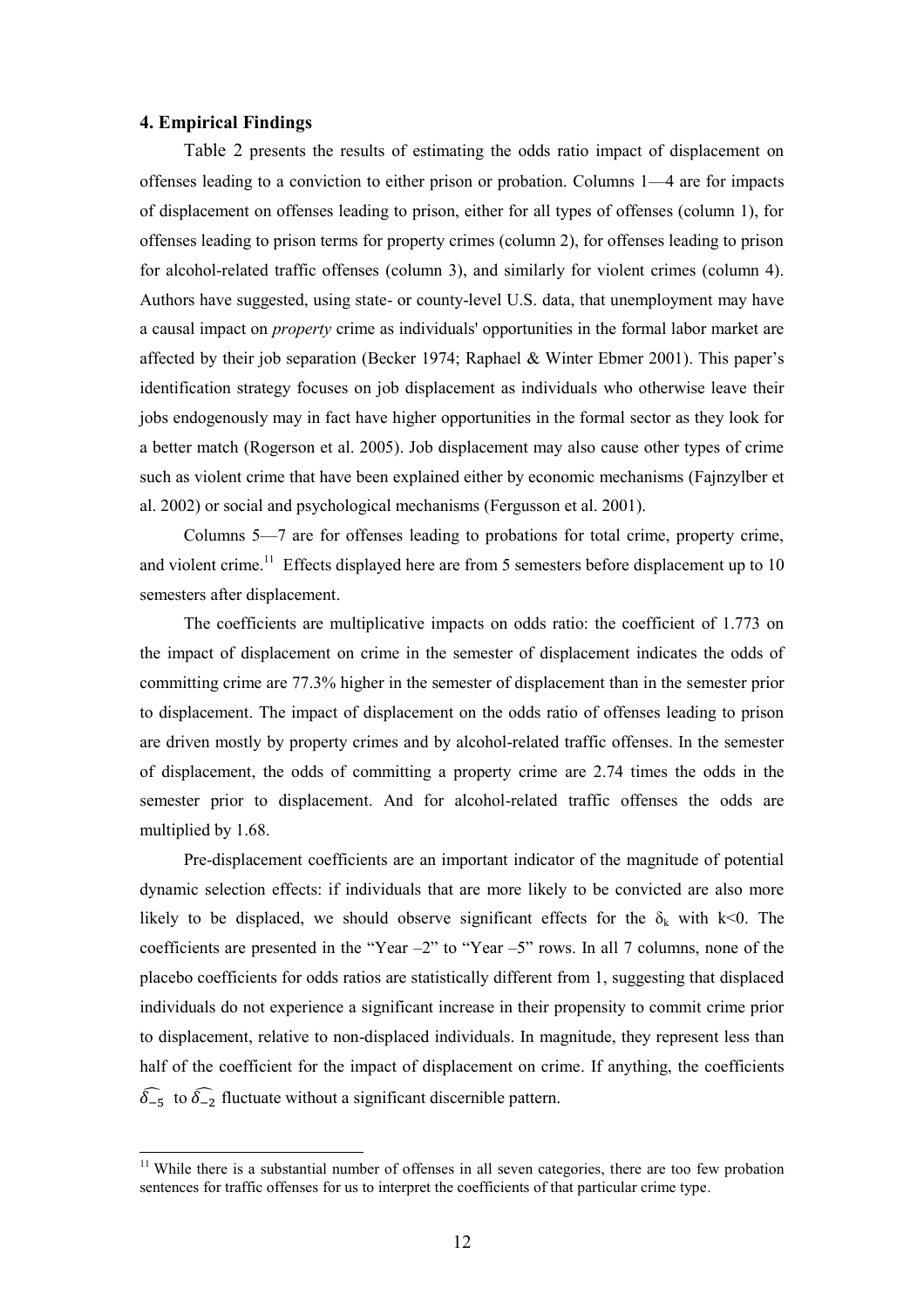The coefficients are graphically depicted in [Figure 2](#page-24-0) (i) for offenses leading to prison and in [Figure 2](#page-24-0) (ii) for offenses leading to probation.

Results available on demand also suggest that individual fixed effects  $\alpha_i$  (see specification 1) are positively and significant correlated both with the probability of displacement and with the probability of a conviction, indicating that they capture a significant share of the individual unobservables that both affect the likelihood of a job separation and of crime. Year dummies capture the national-level declining trend in crime, as aggregate statistics on crime indicate that all types of crime peak in 1994 before declining all throughout the 1990s.

### **5. Conclusion**

Using a data set of high-tenure male workers from 1985-2000 in Denmark, we explore the relationship between unemployment and crime at the individual level by estimating the impact of job displacement on an individual's probability to commit a criminal offense leading to a prison term or probation. Following Jacobson's (1993) definition of displacement, we find that low educated displaced workers are significantly more likely to engage in property and alcohol related traffic crimes than their non-displaced counterparts following displacement, but importantly, are not significantly different prior to displacement. We find that individuals with a higher education degree are proportionately more affected by displacement than individuals with high school or less. The effects are both long-lived and economically significant, lasting up to four semesters.

Estimating the effects of displacement on log annual earnings and weeks of unemployment, we conclude that these effects of displacement on crime are only partly driven by the impact that displacement has on unemployment and earnings. We explore the possibility that a relationship between marital status, number of children is driving our results, and find that results are robust to the inclusion of such controls – even though the probability of being married is lower after displacement as compared to after displacement. Our results suggest that job separations are likely to have impacts on society which extend beyond employers and employees, which may provide scope for welfare increasing labor market policies.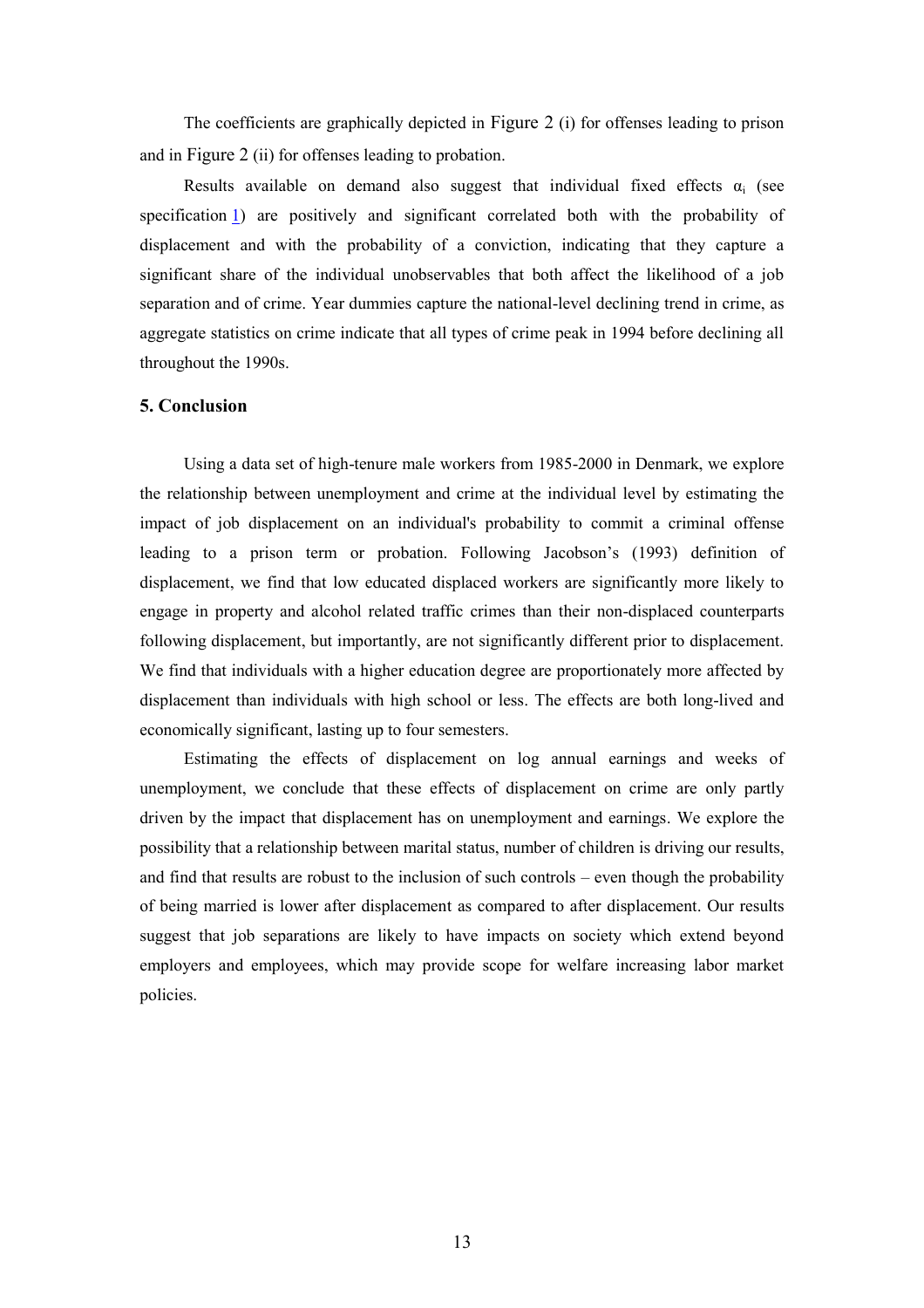### **References**

- Becker, G.S., 1974. Crime and punishment: An economic approach. In *Essays in the Economics of Crime and Punishment*. UMI, pp. 1–54.
- Bennedsen, M., Perez-Gonzalez, F. & Wolfenzon, D., 2006. Do CEOs Matter?
- Benson, B.L. & Zimmerman, P.R., 2010. *Handbook on the Economics of Crime*,
- Bertrand, M., Duflo, E. & Mullainathan, S., 2002. How Much Should We Trust Differencesin-Differences Estimates?
- Buonanno, P., Drago, F. & Galbiati, R., 2011. Crime in Europe and the United States: dissecting the "reversal of misfortunes." *Economic …*.
- Chamberlain, G., 1980. Analysis of Covariance with Qualitative Data. *The Review of Economic Studies*, pp.225–238.
- Fajnzylber, P., Lederman, D. & Loayza, N., 2002. What causes violent crime? *European Economic Review*, 46(7), pp.1323–1357.
- Fergusson, D.M., John Horwood, L. & Woodward, L.J., 2001. Unemployment and psychosocial adjustment in young adults: causation or selection? *Social science \& medicine*, 53(3), pp.305–320.
- Fougère, D., Kramarz, F. & Pouget, J., 2009. Youth Unemployment and Crime in France. *Journal of the European Economic Association*, 7(5), pp.909–938.
- Freeman, R.B., 1999. Chapter 52 The economics of crime. In Handbook of Labor Economics. Elsevier, pp. 3529–3571.
- Glaeser, E.L., Sacerdote, B. & Scheinkman, J.A., 1996. Crime and Social Interactions. *The Quarterly Journal of Economics*, 111(2), pp.507–548.
- Gould, E.D., Weinberg, B.A. & Mustard, D.B., 2002. Crime rates and local labor market opportunities in the United States: 1979--1997. *Review of Economics and Statistics*, 84(1), pp.45–61.
- Jacobson, L.S., LaLonde, R.J. & Sullivan, D.G., 1993. Earnings Losses of Displaced Workers. *The American Economic Review*, 83(4), pp.685–709.
- Korenman, S. & Neumark, D., 1991. Does marriage really make men more productive? *Journal of Human Resources*, pp.282–307.
- Oster, A. & Agell, J., 2007. Crime and Unemployment in Turbulent Times. *Journal of the European Economic Association*, 5(4), pp.752–775.
- Raphael, S. & Winter Ebmer, R., 2001. Identifying the Effect of Unemployment on Crime\*. *Journal of Law and Economics*, 44(1), pp.259–283.
- Rogerson, R., Shimer, R. & Wright, R., 2005. Search-Theoretic Models of the Labor Market: A Survey. *Journal of Economic Literature*, 43, pp.959–988.
- Sullivan, D. & Wachter, von, T., 2009. Job Displacement and Mortality: An Analysis Using Administrative Data. *The Quarterly Journal of Economics*, 124(3), pp.1265–1306.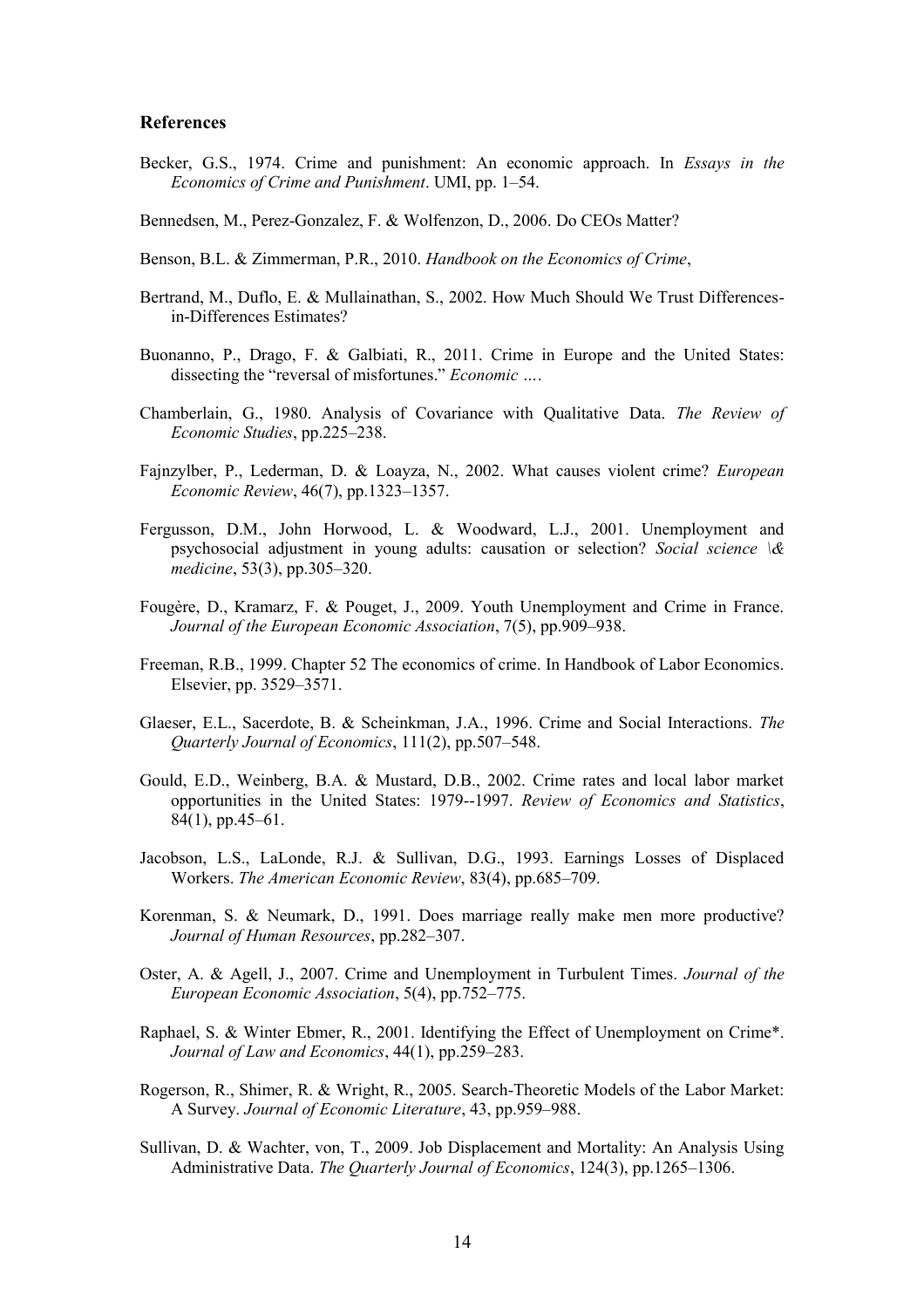## **Appendix A – Unemployment in Denmark**

When an individual becomes unemployed in Denmark, they can receive either unemployment insurance benefits or social assistance. In order to be eligible for unemployment insurance, an individual must, voluntarily, pay monthly membership into a unemployment insurance fund. As a member of an unemployment insurance fund, an individual receives 90% of their original salary, subject to a maximum and eligibility rules. During the time period in this paper, these eligibility criteria were membership into an unemployment insurance fund for a minimum of one year, and employment for at least half a year out of the previous 3 years before unemployment.

If an individual was not a member of an unemployment insurance fund, they still may be eligible for social assistance. Social assistance in Denmark is means-tested, and less clearly defined compared to unemployment benefits. The amount an individual would receive depends on a variety of factors such as household size, marital status, spousal earnings, and household wealth. For example, a single father with kids would receive fairly large welfare payments, while a married father whose spouse earns a high income would receive very little welfare payments. While all these factors go into the level of benefits one would receive, the precise amount received ultimately depends on an assessment determined by a welfare counselor.

Membership in an unemployment insurance fund is relatively common in Denmark, where during the 1990s, membership among employed workers was around 85%. Unemployment insurance membership does vary across socio-economic factors and earnings, due to the fact that some individuals would receive similar payments whether they joined a fund or not, while some individuals would receive nearly no social assistance payments but high unemployment insurance payments.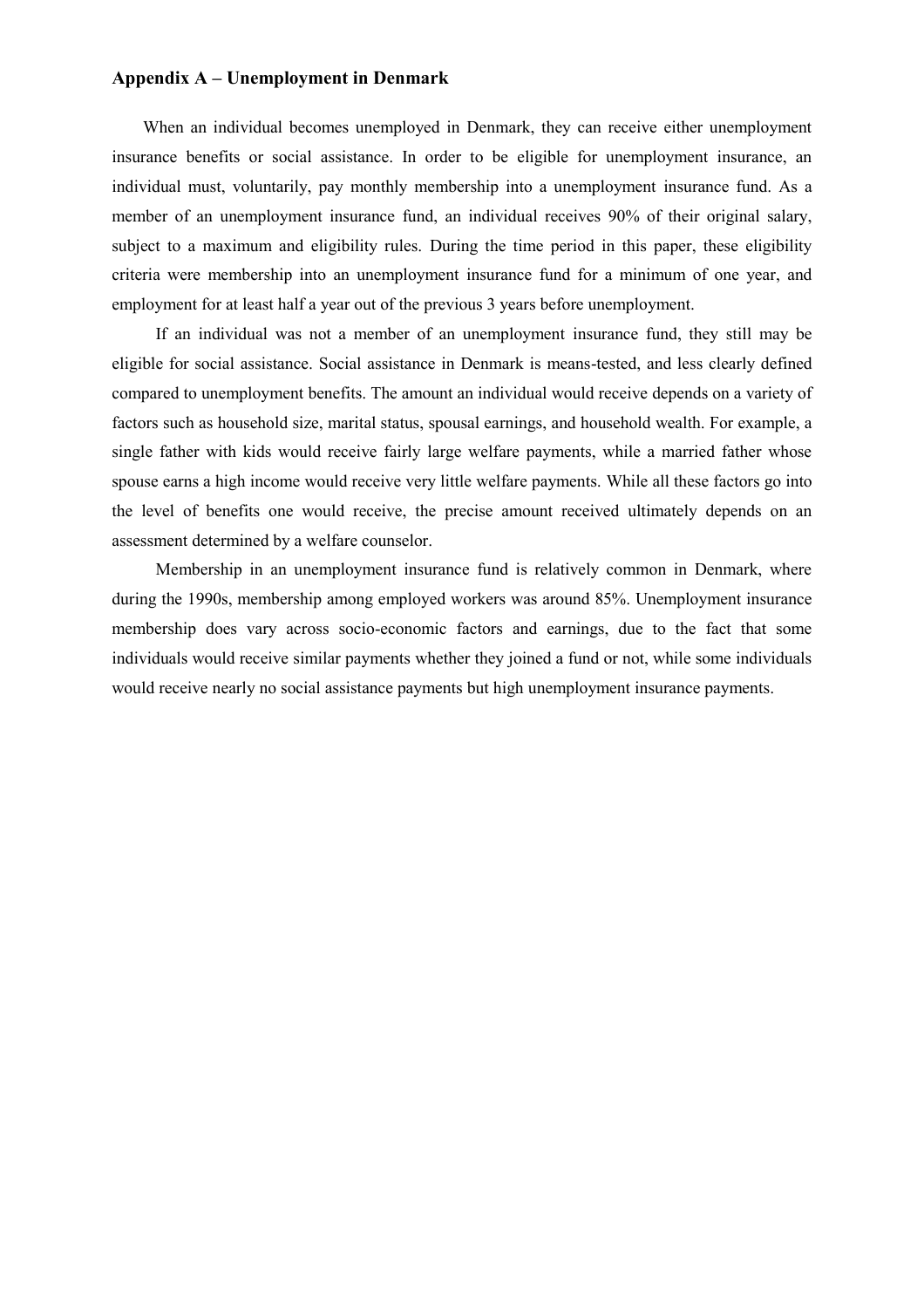# **Table 1 – Displaced Workers and Crime Rates**

*This table presents the total sample size, the number and fraction of displaced workers in the sample. The male unemployment rate of column (4) is from the net unemployed as a percent of the labor force series of Danmarks Statistik.*

| Not<br>Displaced | Displaced | <b>Difference</b><br>Displaced-<br>Non-Displaced | t stat                |
|------------------|-----------|--------------------------------------------------|-----------------------|
|                  |           |                                                  |                       |
| 0.0007           | 0.0023    | 0.0016                                           | 29.53                 |
| 0.0001           | 0.0004    | 0.0004                                           | 21.82                 |
| 0.0001           | 0.0005    | 0.0003                                           | $13.03$ <sup>"</sup>  |
| 0.0005           | 0.0013    | 0.0009                                           | 19.92***              |
| 0.0003           | 0.0011    | 0.0007                                           | $19.71$ <sup>**</sup> |
| 0.0002           | 0.0007    | 0.0005                                           | 17.40                 |
| 0.0001           | 0.0002    | 0.0001                                           | $5.19$ ***            |
| 35.41            | 37.64     | 2.22                                             | $172.85^{\degree}$    |
| 0.0074           | 3.399     | 3.391                                            | 1010.52               |
| 0.9988           | 0.8452    | 0.1536                                           | 844.85                |
| 7.56             | 2.74      | 4.82                                             | 689.76                |
| 138419.47        | 96177.67  | 42241.8                                          | 378.32                |
| 0.216            | 0.3055    | $-0.0896$                                        | $-112.75$             |
| 0.501            | 0.5581    | $-0.0571$                                        | $-59.63$              |
| 0.2427           | 0.097     | 0.1456                                           | 180.05                |
| 0.0246           | 0.04      | $-0.0154$                                        | $-51.01$ <sup>*</sup> |
| 0.0024           | 0.0022    | 0.0002                                           | $+1.94$               |
| 0.973            | 0.9578    | 0.0152                                           | $+48.27$              |
|                  |           |                                                  |                       |
|                  |           |                                                  |                       |
|                  | 4531987   | 289502                                           |                       |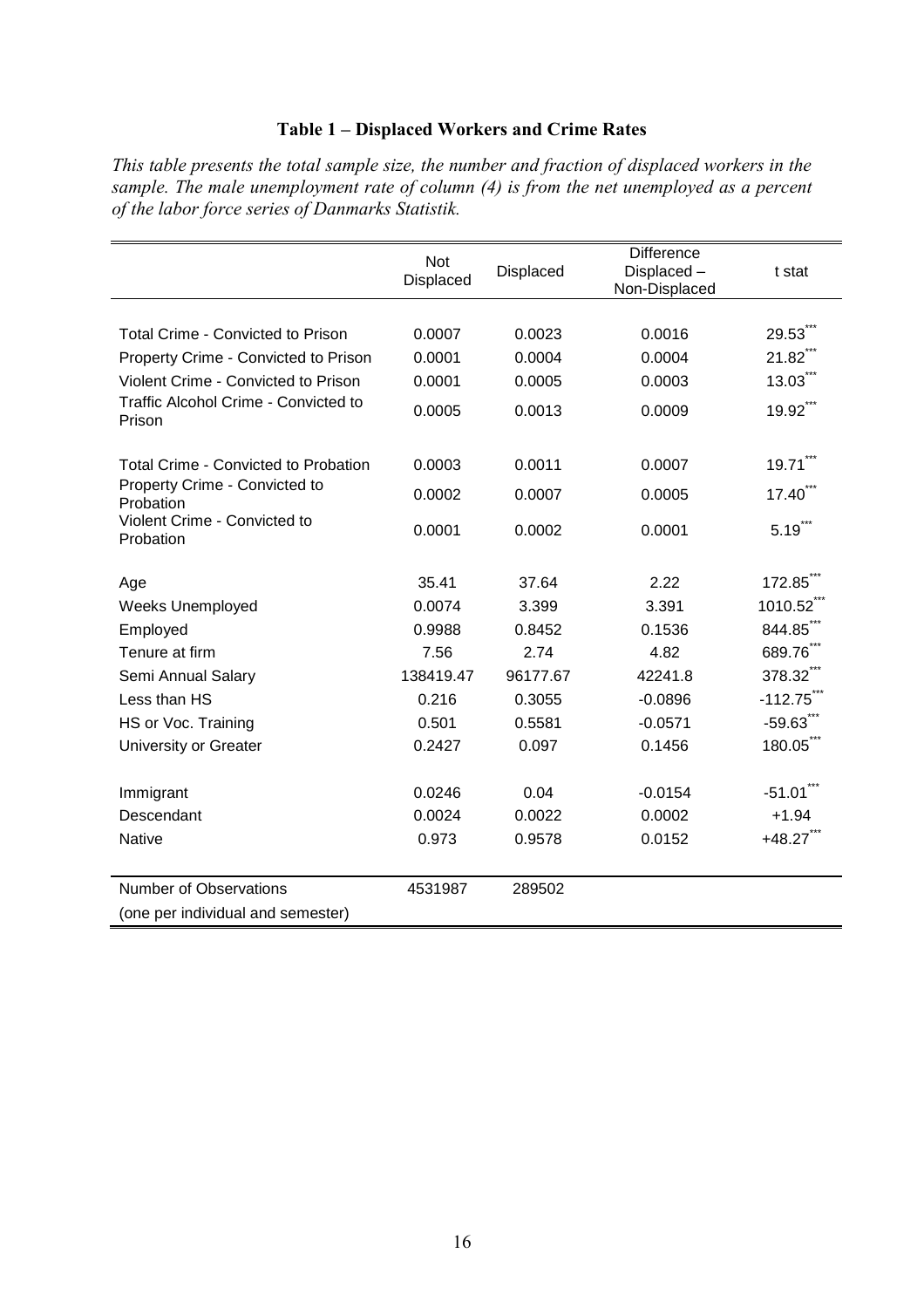## **Table 2 – Job Displacement and Crime – Longitudinal Regression**

<span id="page-16-0"></span>*This table presents the main regression of the impact of displacement on crime, with both pre-displacement dummies – for placebo analysis – and post-displacement dummies, which estimate short-, medium- and long-run effects of displacement on crime. Crime is measured either as arrests, citations, fines, or prison terms.*

|                 |           |            | <b>Traffic</b> | Violent           |                                                                   | Property  | Violent   |
|-----------------|-----------|------------|----------------|-------------------|-------------------------------------------------------------------|-----------|-----------|
|                 | Total     | Property   | Alcohol        | Crimes            | Total                                                             | Crime     | Crime     |
|                 | Prison    | Prison     | Prison         | Prison            | Probation                                                         | Probation | Probation |
|                 |           |            |                | Post-displacement |                                                                   |           |           |
|                 |           |            |                |                   |                                                                   |           |           |
| $+10$ sem.      | 1.564*    | 1.765      | 1.474          | 0.301             | 1.200                                                             | 1.778     | 1.027     |
|                 | $-0.372$  | $-1.261$   | $-0.582$       | $-0.241$          | $-0.439$                                                          | $-0.822$  | $-0.927$  |
| $+9$ sem.       | 1.437*    | 2.141      | 1.234          | 1.912             | 0.828                                                             | 0.815     | 0.46      |
|                 | $-0.31$   | $-1.525$   | $-0.391$       | $-0.918$          | $-0.31$                                                           | $-0.437$  | $-0.395$  |
| $+8$ sem.       | 1.440*    | $2.701*$   | 0.863          | $2.331*$          | 0.783                                                             | 1.197     | 0.209     |
|                 | $-0.31$   | $-1.629$   | $-0.406$       | $-1.028$          | $-0.29$                                                           | $-0.544$  | $-0.216$  |
| +7 sem.         | 1.289     | 1.851      | 1.023          | 1.291             | 1.281                                                             | 1.287     | 1.229     |
|                 | $-0.265$  | $-1.191$   | $-0.35$        | $-0.587$          | $-0.356$                                                          | $-0.519$  | $-0.576$  |
| $+6$ sem.       | $1.510**$ | 1.602      | 1.088          | 1.85              | 1.469                                                             | 2.377***  | 1.319     |
|                 | $-0.288$  | $-1.006$   | $-0.305$       | $-0.739$          | $-0.394$                                                          | $-0.763$  | $-0.688$  |
| $+5$ sem.       | 0.899     | 1.378      | 0.906          | 0.62              | 1.159                                                             | $1.769*$  | 0.35      |
|                 | $-0.187$  | $-0.77$    | $-0.249$       | $-0.331$          | $-0.323$                                                          | $-0.597$  | $-0.267$  |
| $+4$ sem.       | 1.348     | 2.867**    | 1.217          | 0.897             | 0.741                                                             | 1.062     | 0.201     |
|                 | $-0.249$  | $-1.468$   | $-0.315$       | $-0.413$          | $-0.228$                                                          | $-0.387$  | $-0.206$  |
| $+3$ sem.       | 1.316     | $3.410***$ | 1.032          | 1.374             | 1.239                                                             | 1.07      | 0.818     |
|                 | $-0.232$  | $-1.435$   | $-0.325$       | $-0.52$           | $-0.317$                                                          | $-0.39$   | $-0.428$  |
| $+2$ sem.       | 1.182     | 2.545**    | 1.15           | 1.448             | 1.436                                                             | 1.768*    | 0.716     |
|                 | $-0.211$  | $-1.058$   | $-0.259$       | $-0.518$          | $-0.336$                                                          | $-0.526$  | $-0.392$  |
| $+1$ sem.       | 1.380*    | 4.429***   | 1.042          | 0.863             | 1.426                                                             | $2.010**$ | 0.846     |
|                 | $-0.227$  | $-1.739$   | $-0.26$        | $-0.362$          | $-0.319$                                                          | $-0.55$   | $-0.414$  |
| Displact.       | 1.773***  | 2.735**    | 1.684**        | 1.24              | 1.391                                                             | 1.885**   | $0.174*$  |
| semester        | $-0.274$  | $-1.14$    | $-0.377$       | $-0.48$           | $-0.304$                                                          | $-0.499$  | $-0.177$  |
|                 |           |            |                |                   |                                                                   |           |           |
| $-1$ sem.       | Ref.      | Ref.       | Ref.           | Ref.              | Ref.                                                              | Ref.      | Ref.      |
|                 |           |            |                | Pre-displacement  |                                                                   |           |           |
| $-2$ sem.       | 1.129     | 1.345      | 0.924          | 1.228             | 1.296                                                             | 1.284     | 1.648     |
|                 | $-0.187$  | $-0.61$    | $-0.22$        | $-0.451$          | $-0.281$                                                          | $-0.362$  | $-0.662$  |
| -3 sem.         | 0.846     | 0.872      | 0.808          | 1.054             | 0.932                                                             | 0.853     | 1.426     |
|                 | $-0.163$  | $-0.463$   | $-0.224$       | $-0.424$          | $-0.23$                                                           | $-0.279$  | $-0.582$  |
| -4 sem.         | 1.026     | 0.735      | 0.935          | 1.181             | 0.750                                                             | 0.878     | 0.921     |
|                 | $-0.184$  | $-0.436$   | $-0.214$       | $-0.483$          | $-0.208$                                                          | $-0.291$  | $-0.483$  |
| -5 sem.         | 0.798     | 1.44       | 0.752          | 0.986             | 0.762                                                             | 0.783     | 0.381     |
|                 | $-0.161$  | $-0.663$   | $-0.269$       | $-0.458$          | $-0.207$                                                          | $-0.255$  | $-0.29$   |
| <b>Controls</b> |           |            |                |                   | Year fixed effects, Individual fixed effects, Time Window Dummies |           |           |
| Obs.            | 81347     | 7023       | 60921          | 13796             | 39022                                                             | 24219     | 10239     |
| Pseudo $R^2$    |           |            |                |                   |                                                                   |           |           |

*Robust and clustered standard errors at the individual level.*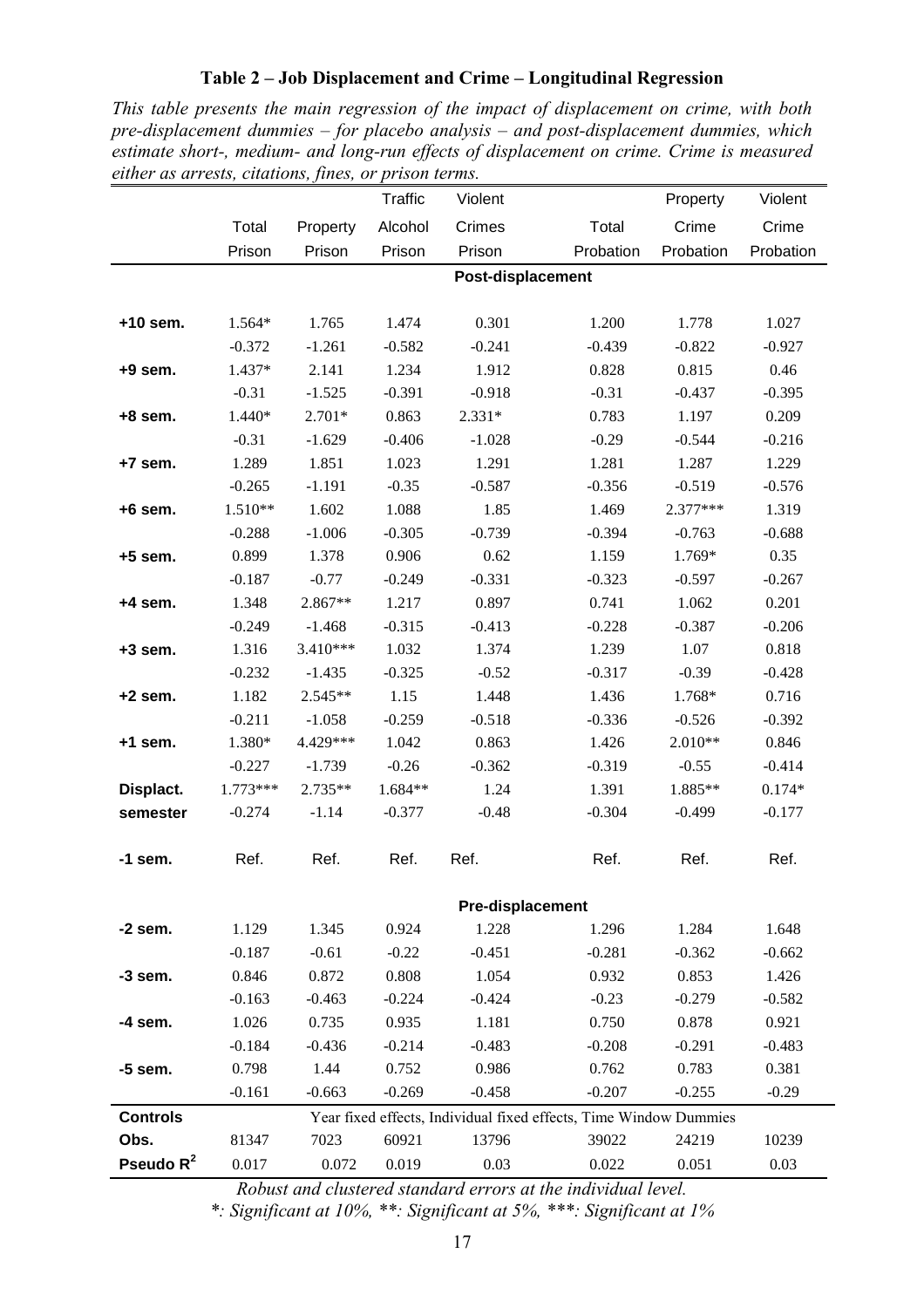# <span id="page-17-2"></span><span id="page-17-1"></span>**Table 3 – Timing of Offense and Charges, Conviction, Start of Prison Term**

*One charge corresponds to one offense. Multiple individuals can be matched to one offense. One individual can commit multiple offenses in a given year. For*  confidentiality reasons, the 25<sup>th</sup> percentile, the median, and the 75<sup>th</sup> percentile are calculated using the average observations for the 5 individuals around each *statistic.*

<span id="page-17-0"></span>

|                                                     | Time from Offense to Charges (days) |        |                 | Time from Charges to Conviction (days) |           |       |        | Time from Conviction to Prison (days) |       |                                       |       |        |                 |       |                            |
|-----------------------------------------------------|-------------------------------------|--------|-----------------|----------------------------------------|-----------|-------|--------|---------------------------------------|-------|---------------------------------------|-------|--------|-----------------|-------|----------------------------|
|                                                     | Mean                                | Median | P <sub>25</sub> | P75                                    | Charges   | Mean  | Median | P <sub>25</sub>                       | P75   | Convictions                           | Mean  | Median | P <sub>25</sub> | P75   | Prison<br>terms            |
| Entire sample<br>with at least one<br>conviction    | 59.6                                | 0.0    | 0.0             | 22.0                                   | 3,729,636 | 111.9 | 70.0   | 37.0                                  | 143.0 | 1,882,930<br>$(50.5\%)$ <sup>15</sup> | 173.0 | 129.0  | 53.0            | 231.0 | 233,680<br>$(12.4\%)^{16}$ |
| excluding<br>speeding                               | 78.1                                | 1.0    | 0.0             | 44.0                                   | 2,759,322 | 136.0 | 94.0   | 43.0                                  | 180.0 | 1,172,128                             | 170.6 | 124.0  | 47.0            | 229.0 | 213,246                    |
| excluding<br>zeros                                  | 149.1                               | 42.0   | 10.0            | 136.0                                  | 1,488,564 | 116.5 | 74.0   | 40.0                                  | 148.0 | 1,808,722                             | 187.9 | 142.0  | 73.0            | 244.0 | 215,268                    |
| <b>Displaced</b><br>with at least one<br>conviction | 45.4                                | 0.0    | 0.0             | 1.0                                    | 21,300    | 99.6  | 62.0   | 39.0                                  | 125.0 | 15,942<br>$(74.8\%)^{15}$             | 185.5 | 153.2  | 92.8            | 235.8 | 1,831<br>$(11.5\%)^{16}$   |
| excluding<br>speeding                               | 72.2                                | 0.0    | 0.0             | 24.0                                   | 12,873    | 126.6 | 93.0   | 49.0                                  | 164.0 | 8,375                                 | 187.2 | 152.0  | 89.0            | 239.0 | 1,551                      |
| excluding<br>zeros                                  | 171.4                               | 44.0   | 13.0            | 162.6                                  | 5,642     | 102.1 | 68.0   | 40.0                                  | 127.0 | 15,551                                | 189.8 | 157.2  | 96.2            | 238.2 | 1,789                      |

<sup>15</sup> Percentage of charges leading to convictions.

<sup>16</sup> Percentage of convictions leading to a prison term.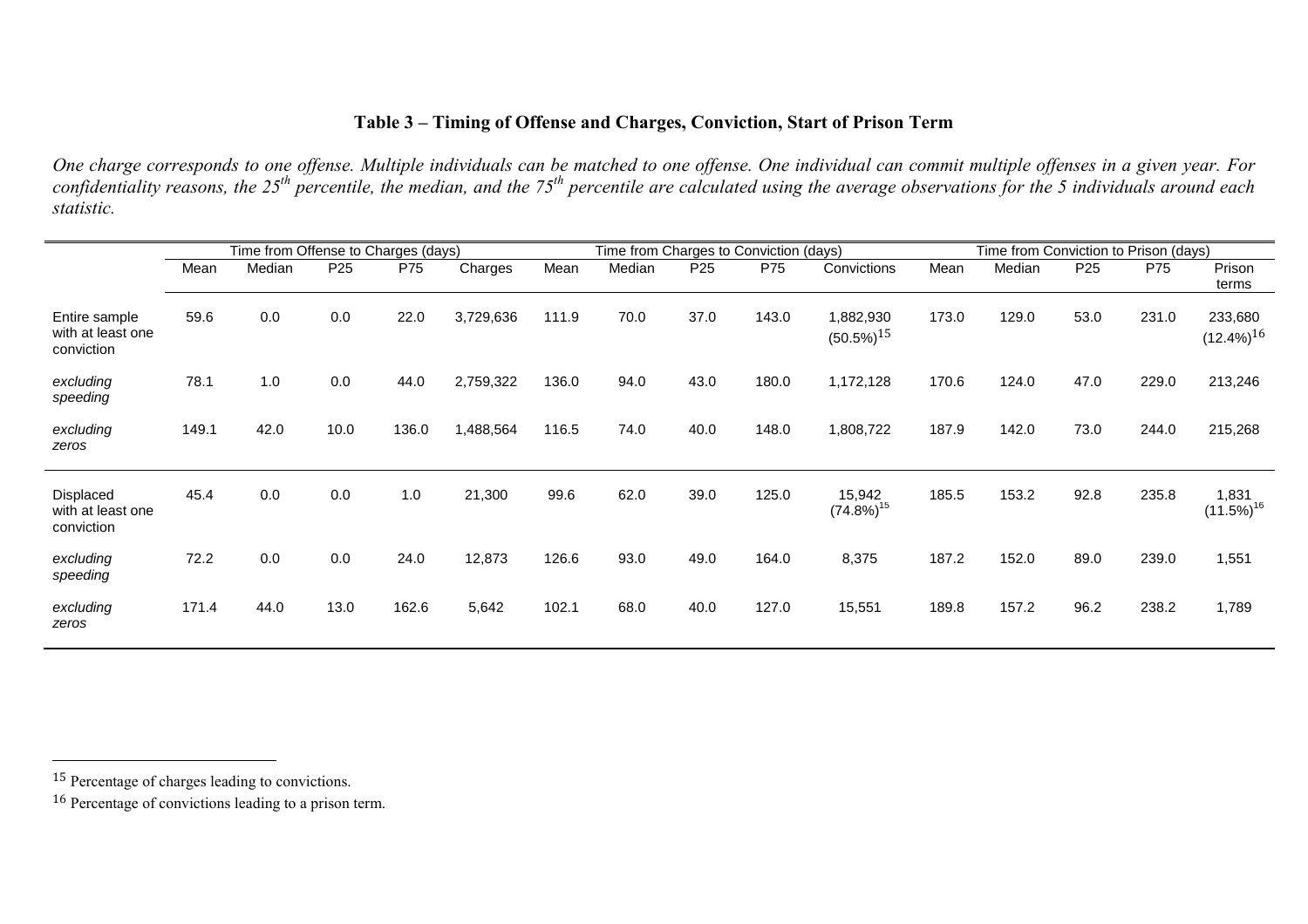## **Table 4 – Job Displacement and Crime – Relaxing Sample Restrictions (Probation)**

*This table relaxes our sample restrictions and tests the robustness of our displacement definitions to alternative specifications. Including/Excluding individuals on social assistance, changing the minimum number of employees, altering the threshold for mass layoffs (20%, 30%, 40%), taking the average 1985-1989 number of employees instead of the peak 1985-1989 as reference point for mass layoffs. While results are only reported for a dummy combining the initial semester and the +1 semester after displacement, estimation includes the full set of pre and post displacement dummies reported in Table 2.*

|                     |       | Probation (total): |                 |       | Probation (total):   |             |       | Probation (total): |
|---------------------|-------|--------------------|-----------------|-------|----------------------|-------------|-------|--------------------|
| <b>Baseline</b>     |       | odds ratio / SE    | varying:        |       | odds ratio / SE      | varying:    |       | odds ratio / SE    |
|                     |       | 1.408**            | from $30\%$     |       | 1.458***             | from $30\%$ |       | 1.396              |
|                     |       | (0.245)            | to 20%          |       | (0.213)              | to 40%      |       | (0.285)            |
|                     | Obs   | 39022              | firm            | Obs   | 45,082               | firm        | Obs   | 35,790             |
|                     | $R^2$ | 0.022              | layoffs         | $R^2$ | 0.022                | layoffs     | $R^2$ | 0.020              |
| from only unemp     |       |                    | From peak       |       |                      |             |       |                    |
| insured             |       | 1.346*             | emp.            |       | 1.542**              | from $>7$   |       | 1.624***           |
| to both insured and |       | (0.222)            | To mean         |       | (0.310)              | to $>15$    |       | (0.301)            |
| uninsured           | Obs   | 43,141             |                 | Obs   | 35,968               | employees   | Obs   | 34,412             |
|                     | $R^2$ | 0.021              |                 | $R^2$ | 0.021                | minimum     | $R^2$ | 0.024              |
|                     |       |                    |                 |       | Probation (property) |             |       |                    |
| With firm-specific  |       | 0.976              | With firm-spec. |       | 1.285                | from $>7$   |       | $1.541**$          |
| trend               |       | (0.231)            | trend           |       | (0.392)              | to $>10$    |       | (0.271)            |
|                     | Obs   | 33,910             |                 | Obs   | 20,449               | employees   | Obs   | 37,037             |
|                     | $R^2$ | 0.021              |                 | $R^2$ | 0.049                | minimum     | $R^2$ | 0.024              |

*Robust and clustered standard errors at the individual level.*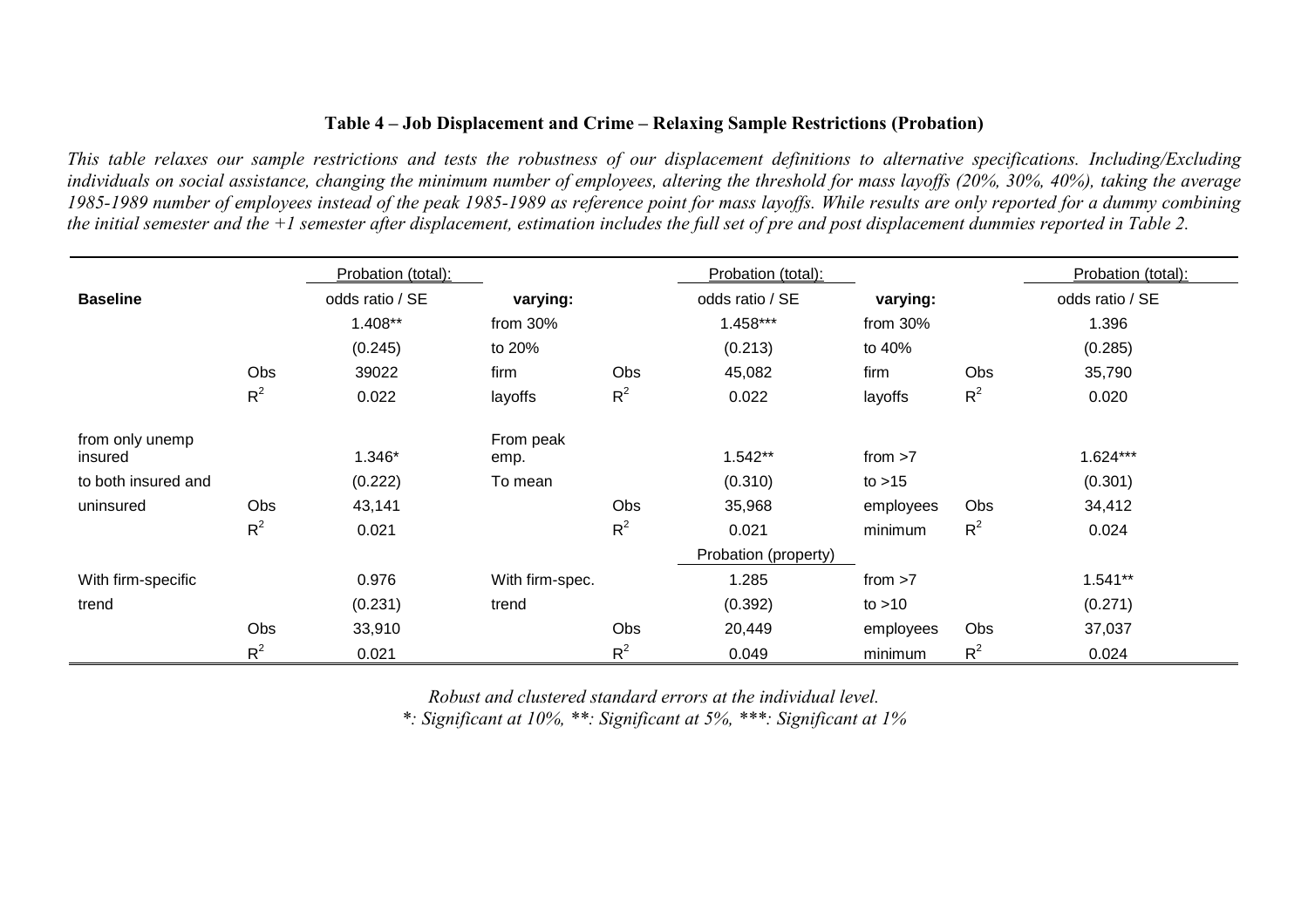# **Table 5 – Job Displacement and Crime – Relaxing Sample Restrictions (Prison)**

*This table relaxes our sample restrictions and tests the robustness of our displacement definitions to alternative specifications. Including/Excluding individuals on social assistance, changing the minimum number of employees, altering the threshold for mass layoffs (20%, 30%, 40%), taking the average 1985-1989 number of employees instead of the peak 1985-1989 as reference point for mass layoffs. While results are only reported for a dummy combining the initial semester and the +1 semester after displacement, estimation includes the full set of pre and post displacement dummies reported in Table 2.* 

|                         |       | Prison (total): |                 |       | Prison (total)    |           |       | Prison (total)  |
|-------------------------|-------|-----------------|-----------------|-------|-------------------|-----------|-------|-----------------|
| <b>Baseline</b>         |       | odds ratio / SE | varying:        |       | odds ratio / SE   | varying:  |       | odds ratio / SE |
|                         |       | 1.582***        | from 30%        |       | 1.396***          | from 30%  |       | $1.540***$      |
|                         |       | (0.206)         | to 20%          |       | (0.150)           | to 40%    |       | (0.237)         |
|                         | Obs   | 81,347          | firm            | Obs   | 91,067            | firm      | Obs   | 75,670          |
|                         | $R^2$ | 0.017           | layoffs         | $R^2$ | 0.016             | layoffs   | $R^2$ | 0.016           |
|                         |       |                 | From peak       |       |                   |           |       |                 |
| from only unemp insured |       | $1.570***$      | emp.            |       | $1.572***$        | from $>7$ |       | $1.657***$      |
| to both insured and     |       | (0.198)         | To mean         |       | (0.238)           | to $>10$  |       | (0.221)         |
| uninsured               | Obs   | 89,947          |                 | Obs   | 75,388            | employees | Obs   | 77,272          |
|                         | $R^2$ | 0.016           |                 | $R^2$ | 0.016             | minimum   | $R^2$ | 0.017           |
|                         |       |                 |                 |       | Prison (property) |           |       |                 |
| With firm-specific      |       | 1.554**         | With firm-spec. |       | $3.147***$        | From >7   |       | $1.777***$      |
| trend                   |       | (0.248)         | Trend.          |       | (1.208)           | To > 15   |       | (0.249)         |
|                         | Obs   | 73,242          |                 | Obs   | 5,948             | employees | Obs   | 4,629           |
|                         | $R^2$ | 0.017           |                 | $R^2$ | 0.072             | minimum   | $R^2$ | 0.017           |

*Robust and clustered standard errors at the individual level.*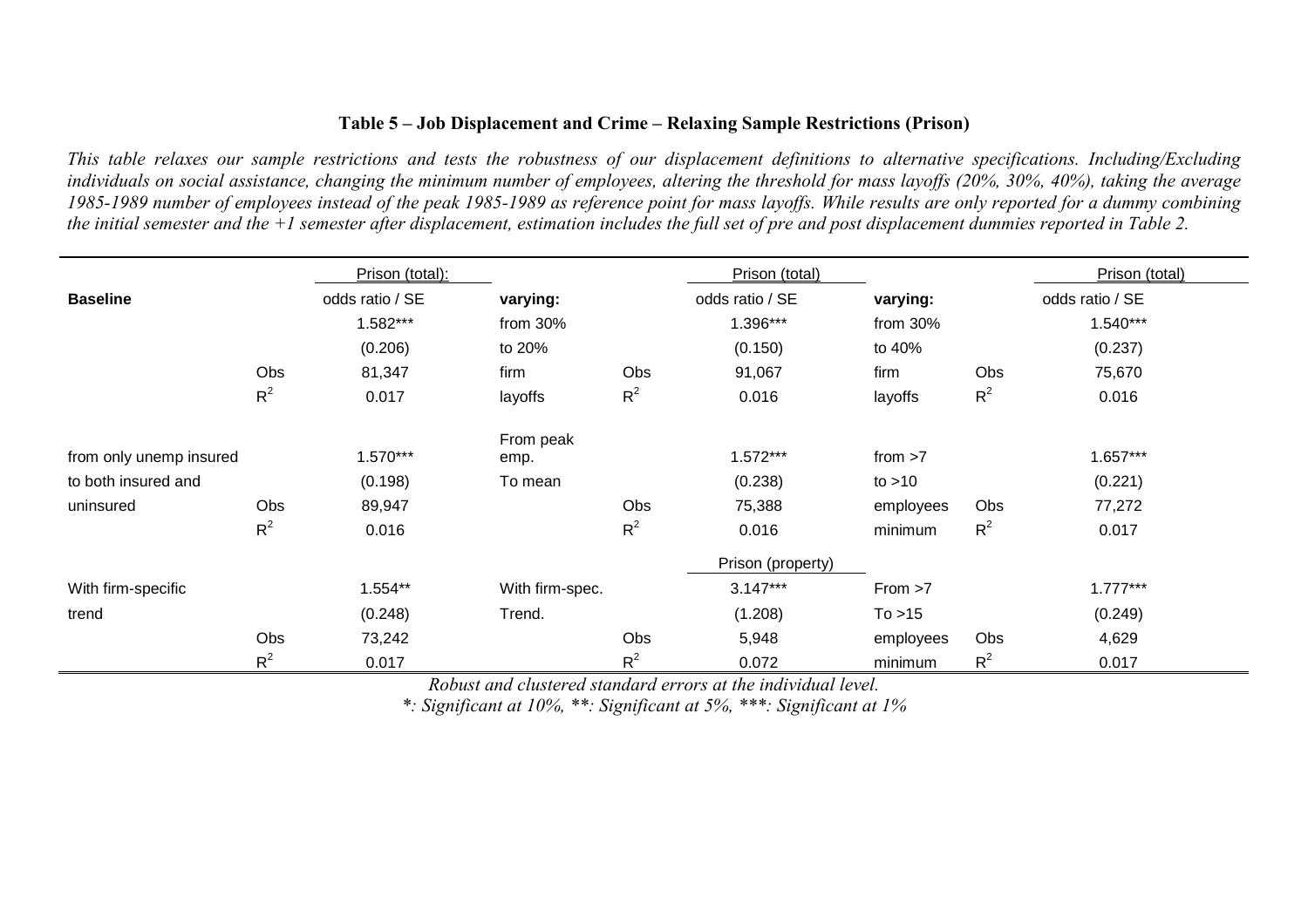# **Table 6 – Job Displacement and Crime – Robustness to Confounder Controls – Probation**

*This table presents results of the impact of displacement controlling for income, marital status, family status, municipality effects, and interactions between wage and displacement dummies as well as weeks of unemployment. As such results tests for the robustness to confounders and explore the channels through which displacement affects crime. While results are only reported for a dummy combining the initial semester and the +1 semester after displacement, estimation includes the full set of pre and post displacement dummies reported in Table 2.*

|                     | Dependent variable: Probation |               |                                |                                      |                     |            |  |  |
|---------------------|-------------------------------|---------------|--------------------------------|--------------------------------------|---------------------|------------|--|--|
|                     | Controlling for               |               |                                |                                      |                     |            |  |  |
|                     | <b>Marital Status</b>         | # of Children | Municipality<br><b>Effects</b> | Log avg.<br>earnings<br>past 3 years | Weeks<br>Unemployed | Wage       |  |  |
| Displacement        | 1.403*                        | 1.410**       | 1.483**                        | 1.569**                              | 1.030               | 1.058      |  |  |
|                     | (0.244)                       | (0.245)       | (0.265)                        | (0.278)                              | (0.194)             | (0.191)    |  |  |
| Control             | $0.802**$                     | 0.940         |                                | $0.806***$                           | $1.035***$          | $0.928***$ |  |  |
|                     | (0.077)                       | (0.057)       |                                | (0.042)                              | (0.006)             | (0.009)    |  |  |
| Displacement        |                               |               |                                |                                      |                     |            |  |  |
| x wage              |                               |               |                                |                                      |                     |            |  |  |
| <b>Observations</b> | 39022                         | 39022         | 39022                          | 38452                                | 39022               | 39022      |  |  |
| Pseudo $R^2$        | 0.023                         | 0.022         | 0.042                          | 0.023                                | 0.024               | 0.027      |  |  |

*Robust and clustered standard errors at the individual level.*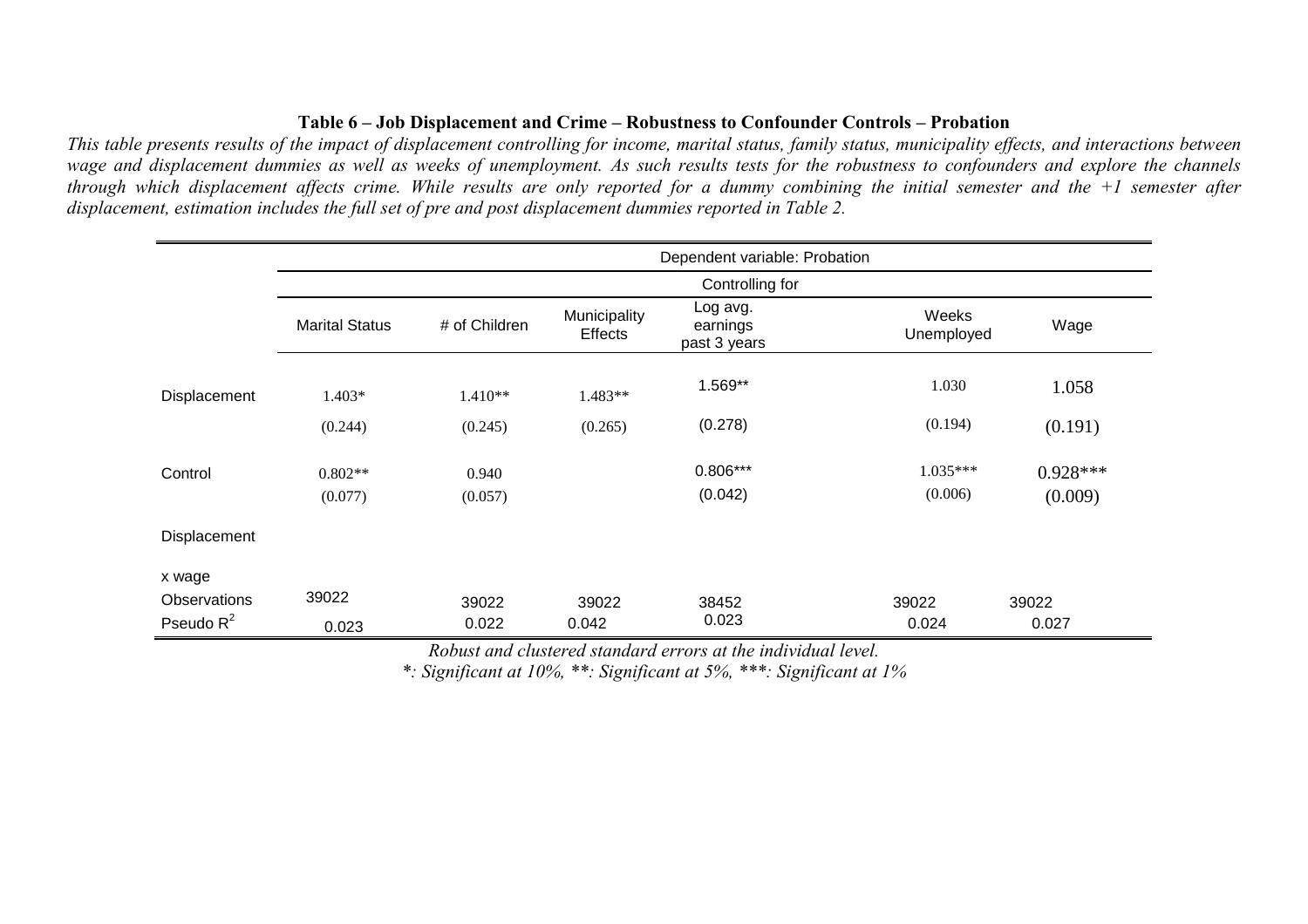## **Table 7 – Job Displacement and Crime – Robustness to Confounder Controls – Prison**

*This table presents results of the impact of displacement controlling for income, marital status, family status, municipality effects, and interactions between wage and displacement dummies as well as weeks of unemployment. As such results tests for the robustness to confounders and explore the channels through which displacement affects crime. While results are only reported for a dummy combining the initial semester and the +1 semester after displacement, estimation includes the full set of pre and post displacement dummies reported in Table 2.*

|                        | Dependent variable: Prison |               |                         |                                      |                     |            |  |  |  |
|------------------------|----------------------------|---------------|-------------------------|--------------------------------------|---------------------|------------|--|--|--|
|                        | Controlling for            |               |                         |                                      |                     |            |  |  |  |
|                        | Marital<br><b>Status</b>   | # of Children | Municipality<br>Effects | Log avg.<br>earnings<br>past 3 years | Weeks<br>Unemployed | Wage       |  |  |  |
| Displacement           | 1.582****                  | 1.582***      | $1.585***$              | $1.615***$                           | $1.441***$          | 1.362**    |  |  |  |
|                        | (0.206)                    | (0.206)       | (0.210)                 | (0.214)                              | (0.200)             | (0.183)    |  |  |  |
| Control                | $0.822**$                  | 1.017         |                         | 0.952                                | $1.010**$           | $0.969***$ |  |  |  |
|                        | (0.052)                    | (0.046)       |                         | (0.047)                              | (0.005)             | (0.007)    |  |  |  |
| Displacement           |                            |               |                         |                                      |                     |            |  |  |  |
| x wage<br>Observations | 81347                      | 81347         | 81347                   | 80227                                | 81347               | 81347      |  |  |  |
| Pseudo $R^2$           | 0.017                      | 0.017         | $-0.266$                | 0.017                                | 0.017               | 0.018      |  |  |  |

*Robust and clustered standard errors at the individual level.*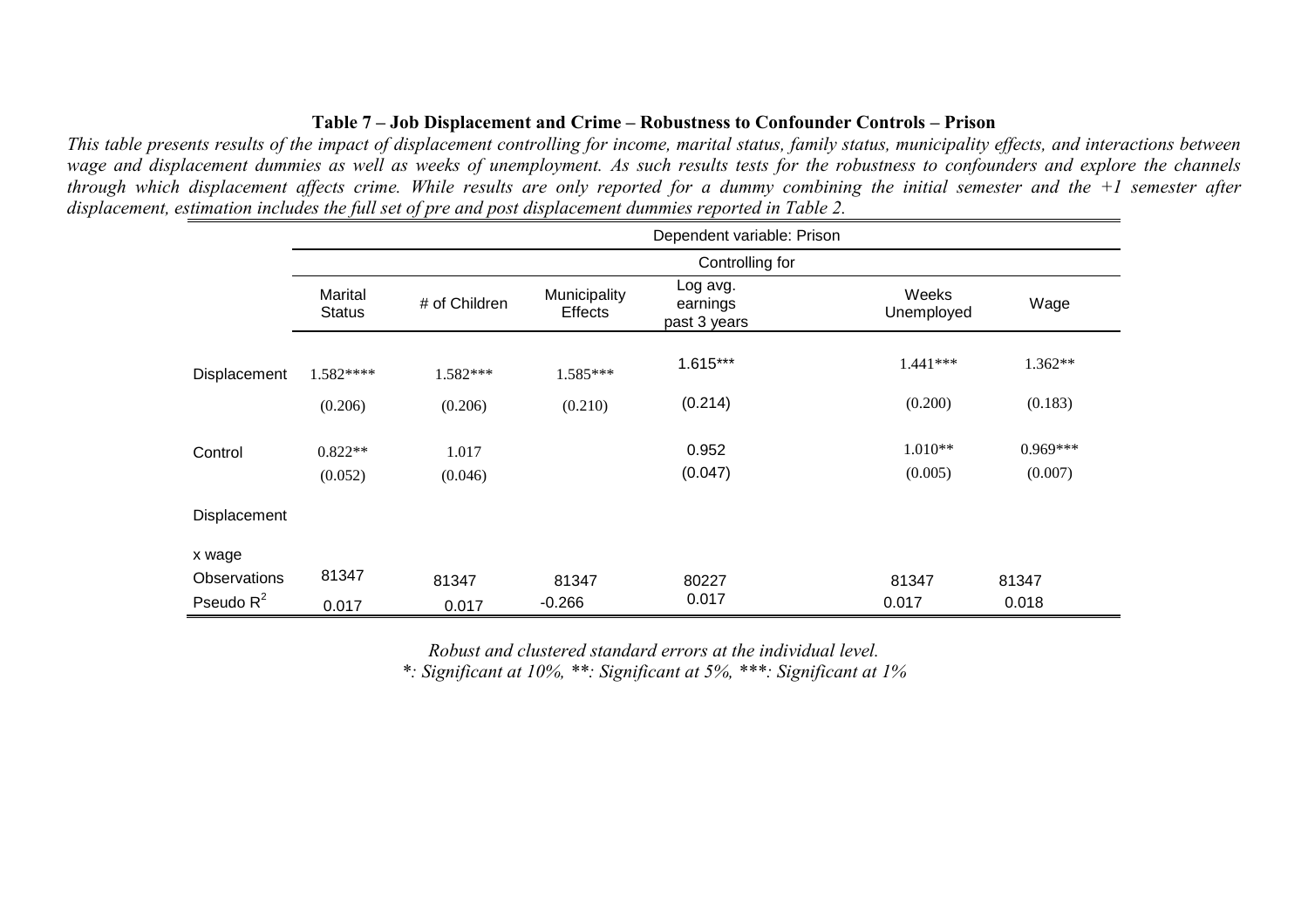# **Table 8 – Heterogeneity of the Impact of Displacement on Crime Cohort, Education, Gender, Immigrant Status**

*This table estimates the impact of displacement on crime by cohort (1939-1959, 1960-1981), by education (less than high school, high school, and university), by gender, and by immigrant/native status. While results are only reported for a dummy combining the initial semester and the +1 semester after displacement, estimation includes the full set of pre and post displacement dummies reported in Table 2.*

|                          |                      | Dependent Variable:   |              |  |  |  |
|--------------------------|----------------------|-----------------------|--------------|--|--|--|
|                          | Probation (total)    | Prison (total)        | Observations |  |  |  |
| <b>Cohort</b>            |                      |                       |              |  |  |  |
| 1939-1959                | $1.795**$<br>(0.535) | $1.870***$<br>(0.342) | 18645/50303  |  |  |  |
| 1960-1981                | 1.296<br>(0.281)     | 1.363<br>(0.258)      | 20377/31044  |  |  |  |
| <b>Education</b>         |                      |                       |              |  |  |  |
| Less than high<br>school | $1.604*$<br>(0.434)  | $1.667**$<br>(0.339)  | 17279/31058  |  |  |  |
| High school              | 1.440<br>(0.350)     | 1.396*<br>(0.251)     | 17825/42057  |  |  |  |
| <b>University</b>        | 1.236<br>(1.364)     | $3.381*$<br>(2.290)   | 1996/5876    |  |  |  |

*Robust and clustered standard errors at the individual level. \*: Significant at 10%, \*\*: Significant at 5%, \*\*\*: Significant at 1%*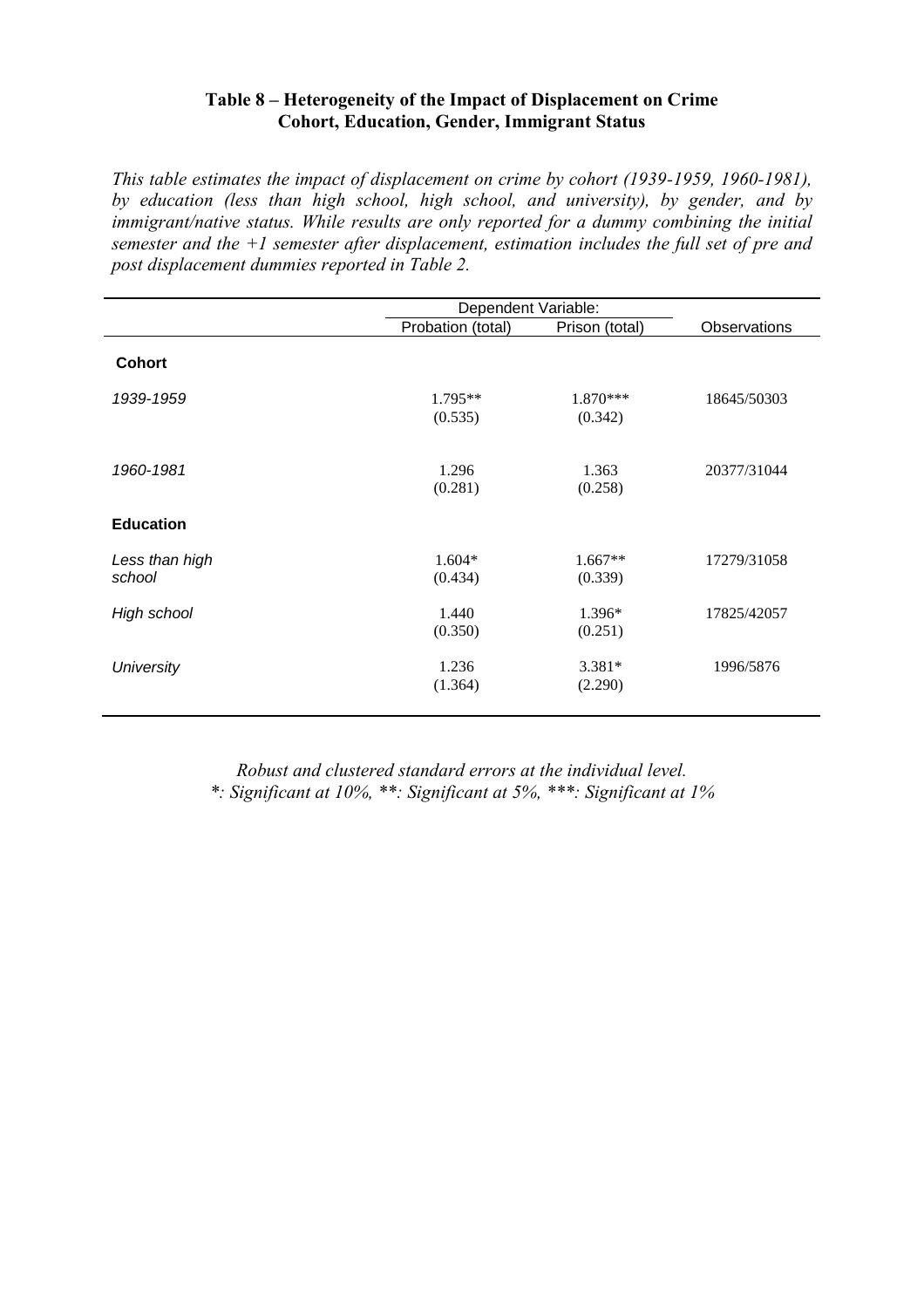## **Figure 1 – National Unemployment and Displacement Rates**

*This Figure displays the unemployment rate in Denmark from 1990 to 2000 (right-hand axis) and the displacement rate in Denmark in the same period (right-hand axis). The Figure presents the displacement rate for the three different definitions: using Jacobson Lalonde and Sullivan's (1993) peak firm employment in 1985-1989 (second line from the top). Using the average 1985-1989 firm size (third line from the top). Using a firm-specific trend whose construction is described in the paper (fourth line from the top).*

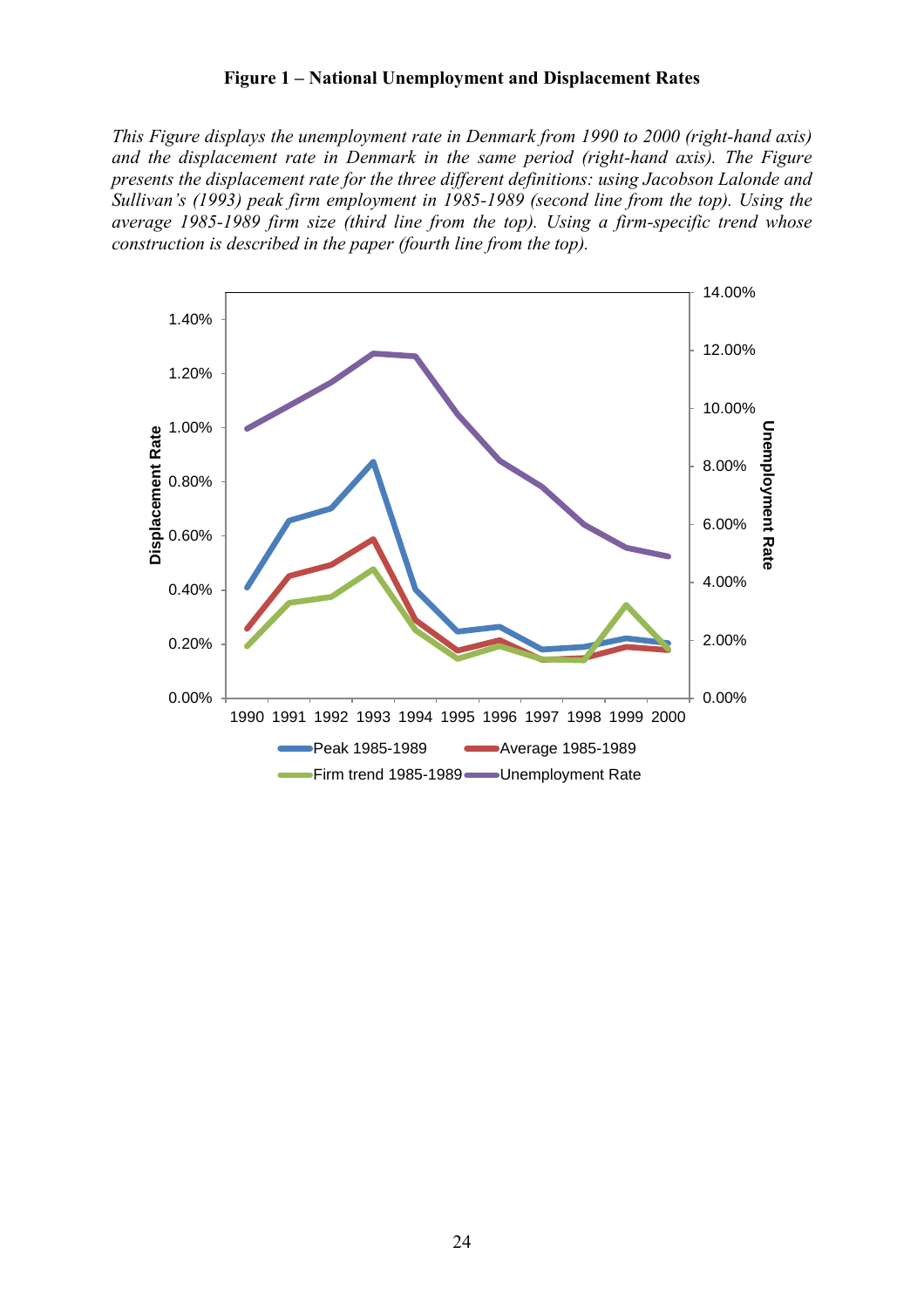# **Figure 2– Impact of Displacement on Odds of Crime**

<span id="page-24-0"></span>*This Figure graphically depicts the impact of displacement on the crime rate, i.e. the results of Table 3. Dotted lines indicate 95% confidence intervals.*



(i) Prison Sentence

(ii) Probation

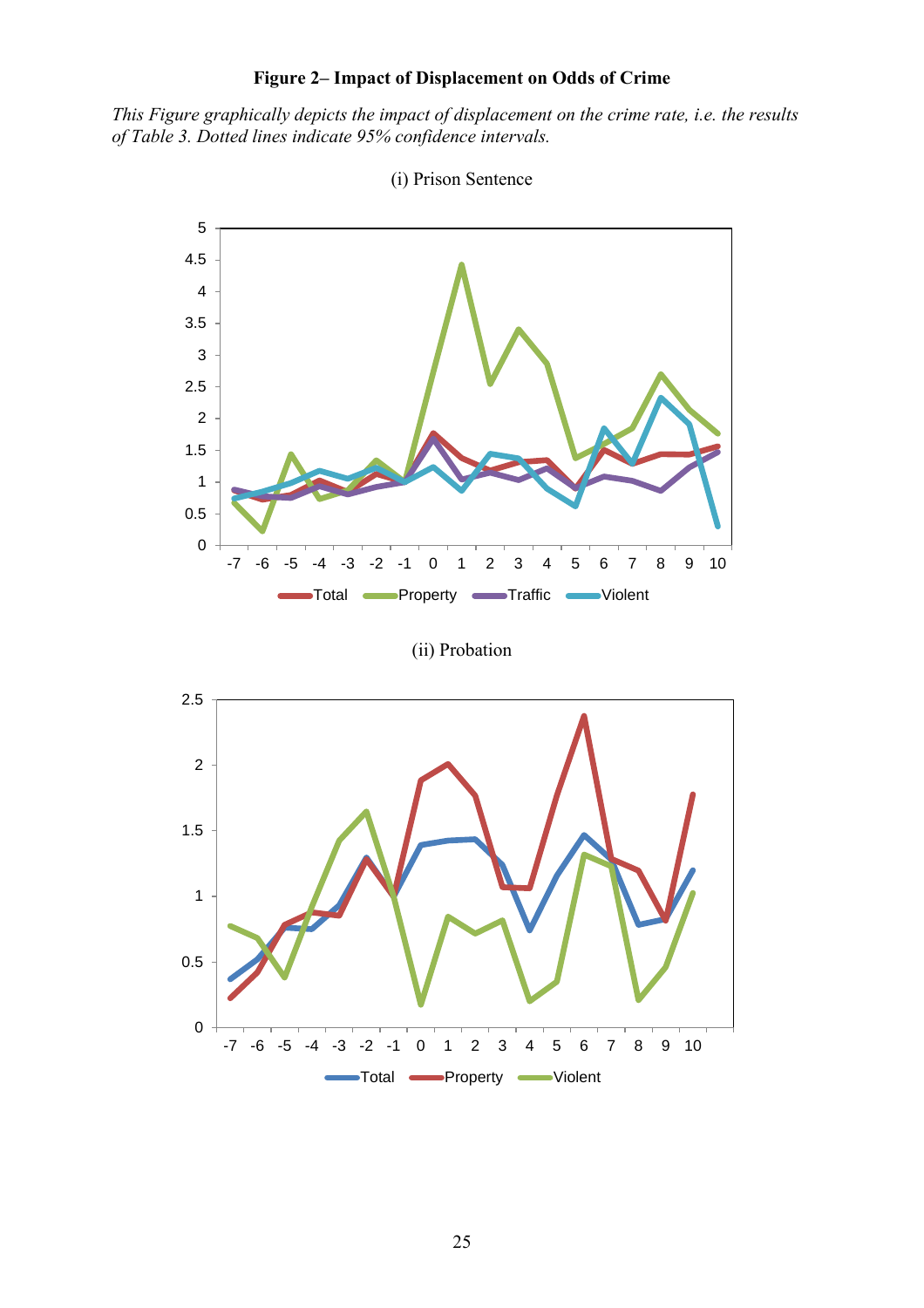# **Figure 3 – Earnings Losses and Unemployment Status of Displaced Workers**

*This figure presents the impact of displacement on earnings and unemployment status in the semesters following the displacement event.*